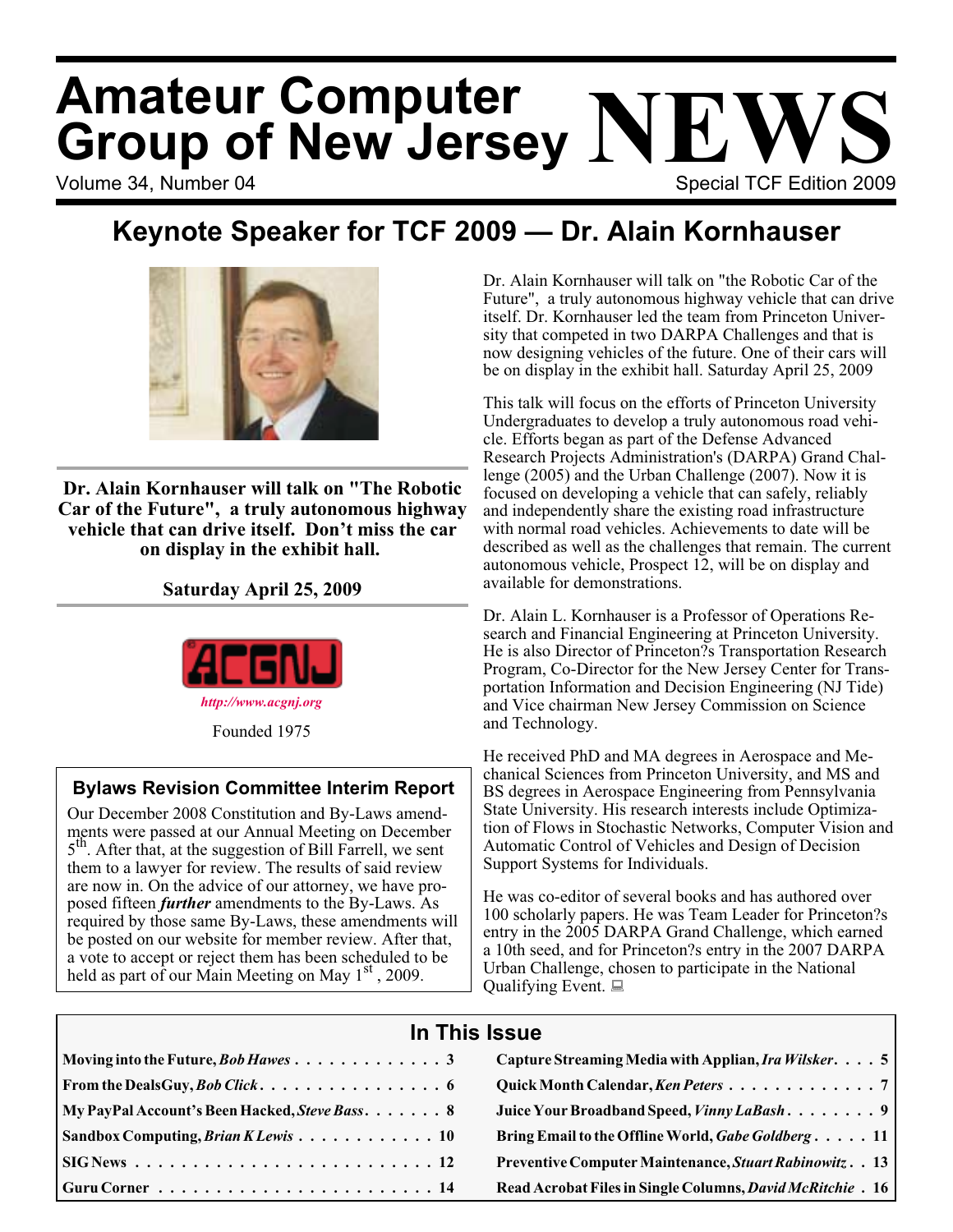### **Officers, Directors and Leaders**

| <b>Officers</b>                |                     |                    | <b>Board of Directors</b>   |                     |                    |
|--------------------------------|---------------------|--------------------|-----------------------------|---------------------|--------------------|
| President                      | Mike Redlich        | $(908)$ 246-0410   | Director Emeritus           | Sol Libes           | $(609)$ 520-9024   |
| Vice President                 | Paul Syers          |                    | Through 2009                | Gregg McCarthy      |                    |
| Treasurer                      | Malthi Masurekar    | $(732) 560 - 1534$ |                             | Arnold Milstein     | $(908)$ 753-8036   |
| Secretary                      | <b>Mark Douches</b> | $(908) 889 - 2366$ |                             | John Raff           | $(973)$ 992-9002   |
| Past President                 | Evan Williams       | (908) 359-8070     |                             | <b>Bob Hawes</b>    |                    |
|                                |                     |                    | Through 2010                | David McRitchie     |                    |
| <b>Special Interest Groups</b> |                     |                    |                             | Don McBride         | $(732)$ 560-0369   |
| C Languages                    | <b>Bruce Arnold</b> | $(908)$ 735-7898   |                             | <b>Bill Farrell</b> | $(732) 572 - 3481$ |
| Firefox Activity               | David McRitchie     |                    |                             | Lenny Thomas        |                    |
| Genealogy                      | Frank Warren        | $(908) 756 - 1681$ | <b>Standing Committees</b>  |                     |                    |
| Investing                      | Jim Cooper          |                    | APCUG Rep.                  | Frank Warren        | $(908)$ 756-1681   |
| Java                           | Michael Redlich     | $(908)$ 537-4915   | Facilities                  | John Raff           | $(973)$ 992-9002   |
| Layman's Forum                 | Matthew Skoda       | $(908)$ 359-8842   | Financial                   | <b>Mark Douches</b> | $(908) 889 - 2366$ |
| <b>LUNICS</b>                  | Andreas Meyer       |                    | Historian                   | Lenny Thomas        |                    |
| NJ Gamers                      | Gregg McCarthy      |                    | Membership                  | <b>Mark Douches</b> | $(908) 889 - 2366$ |
| VBA & Excel                    | James Ditaranto     | $(201)$ 986-1104   | Newsletter                  | $-$ open $-$        |                    |
| Web Dev                        | Evan Williams       | $(908)$ 359-8070   | <b>Trenton ComputerFest</b> | Mike Redlich        | $(908)$ 246-0410   |
| <b>Window Pains</b>            | John Raff           | $(973)$ 992-9002   | Vendor Liaison              | Arnold Milstein     | $(908)$ 753-8036   |
|                                |                     |                    | Webmaster                   | John Raff           | $(973)$ 992-9002   |
|                                |                     |                    |                             |                     |                    |

### **ACGNJ News**

**Publisher**

**Editor** Barbara DeGroot 145 Gun Club Road Palmerton PA 18071 Tel: (570) 606-3596 bdegroot@ptd.net

**ACGNJ News** is published by the Ama- teur Computer Group of New Jersey, In- corporated (ACGNJ), PO Box 135, Scotch Plains NJ 07076. ACGNJ, a non-profit ed- ucational corporation, is an independent computer user group. Opinions expressed herein are solely those of the individual author or editor. This publication is **Copy-**<br>**right** © 2009 by the Amateur Computer<br>**Group of New Jersey, Inc., all rights re-Group of New Jersey, Inc., all rights re- served. Permission to reprint with ap- propriate credit is hereby given to non-profit organizations.**

**Submissions:** Articles, reviews, cartoons, illustrations. Most common formats are ac- ceptable. Graphics embedded in the docu- ment must also be included as separate files. Fax or mail hard copy and/or disk to editor; OR e-mail to Editor. Always confirm. Date review and include name of word processor used, your name, address and phone *and* name, address and phone of manufacturer, if available.

**Tips for reviewers:** Why does anyone need it? Why did you like it or hate it? Ease (or difficulty) of installation, learning and use. Would you pay for it?

**Advertising:** Non-commercial announce- ments from members are free. Commercial ads 15 cents per word, \$5 minimum. Camera ready display ads: Full page (7 x 10 inches) \$150, two-thirds page  $(4\frac{1}{2} \times 10)$  \$115, half-page \$85, one-third \$57, quarter \$50, eighth \$30. Discount 10% on 3 or more con- secutive insertions. Enclose payment.

**Publication Exchange:** Other computer user groups are invited to send a subscription to ACGNJ at the address below. We will re- spond in kind.

**Address Changes** should be directed to Martin Rosenblum (*m.rosenblum@ieee.org*) and/or to his attention at ACGNJ at the ad- dress below.

**Membership**, including subscription: 1 year \$25, 2 years \$40, 3 years \$55. Student or Senior Citizen (over 65): 1 year \$20, 3 years \$45. Family of member, without subscription, \$10 per year. Send name, address and payment to ACGNJ, PO Box 135, Scotch Plains NJ 07076.

**Typographic Note**: The ACGNJ News is produced using Corel Ventura 5. Font fami- lies used are Times New Roman (TT) for body text, Arial (TT) for headlines.

#### **E-Mail Addresses**

Here are the e-mail addresses of ACGNJ Officers, Directors and SIG Leaders (and the Newsletter Editor). This list is also at (*<http://www.acgnj.org/officers.html>*).

| Bruce Arnold         | barnold@ieee.org                              |
|----------------------|-----------------------------------------------|
| Jim Cooper           | jim@thecoopers.org                            |
| Barbara DeGroot      | bdegroot@ptd.net                              |
| Mark Douches         | pcproblems@pobox.com                          |
| David Eisen          | ultradave@gmail.com                           |
| <b>Bill Farrell</b>  | wfarr18124@aol.com                            |
| Manuel Goyenechea    | Goya@acgnidotnetsig.org                       |
| <b>Bob Hawes</b>     | bob.hawes@acgnj.org                           |
| Sol Libes            | sol@libes.com                                 |
| Malthi Masurekar     | masureka@umdnj.edu                            |
| Don McBride          | don@mcbride.name                              |
| Gregg McCarthy       | greggmc@optonline.net                         |
| David McRichie       | dmcritchie@hotmail.com                        |
| Andreas Meyer        | lunics@acgnj.org                              |
| Arnold Milstein      | mrflark@yahoo.com                             |
| John Raff            | john@jraff.com                                |
| Mike Redlich         | mike@redlich.net                              |
| Matt Skoda           | som359@aol.com                                |
| Keith Sproul         | ksproul@noc.rutgers.edu                       |
| Paul Syers           | paul.syers@acgnj.org                          |
| Lenny Thomas         | lennythomas@technologist.com                  |
| <b>Scott Vincent</b> | scottvin@optonline.net                        |
| Frank Warren         | kb4cyc@webwarren.com                          |
|                      | Evan Williams tech@evanwilliamsconsulting.com |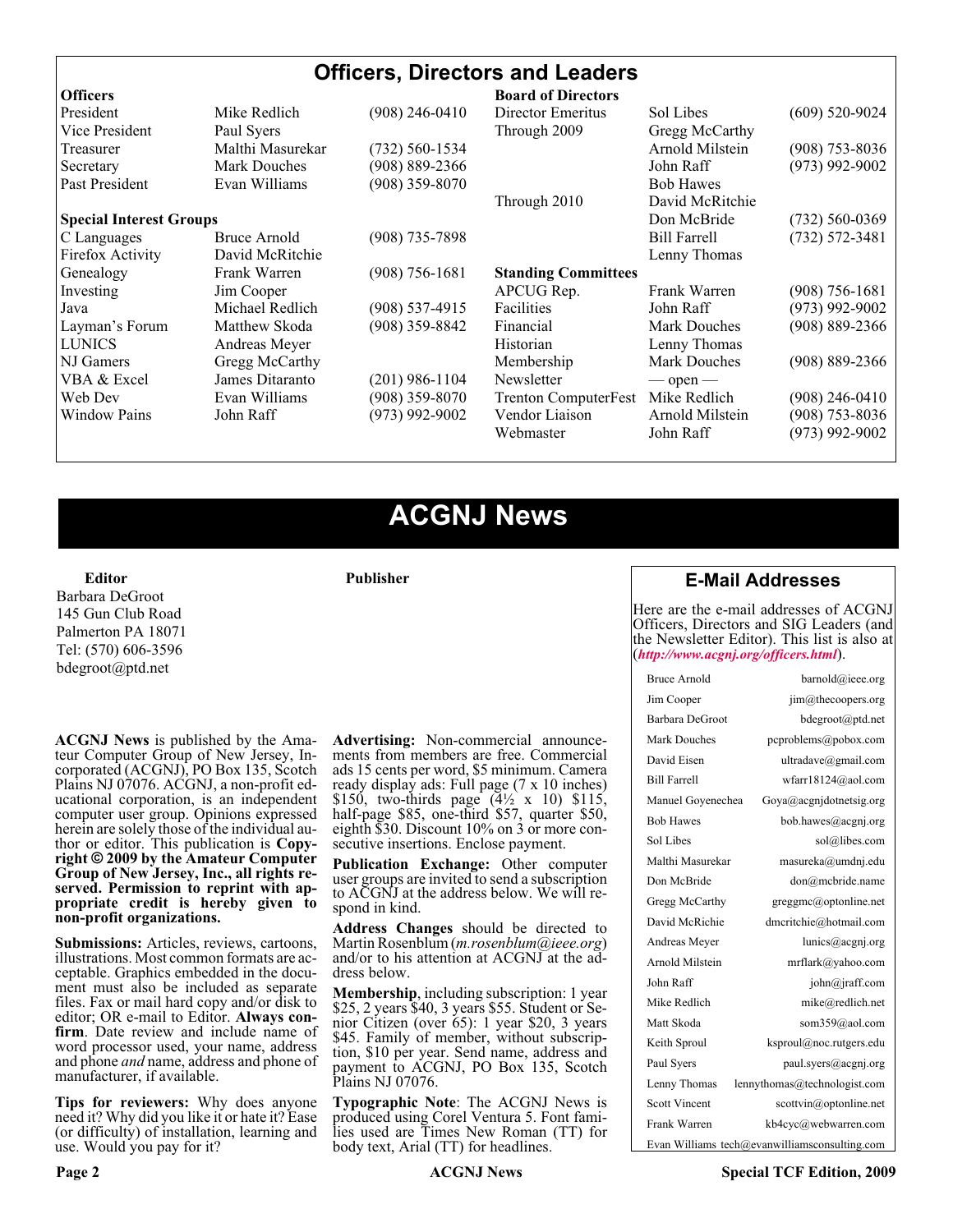# **Moving into the Future**

*Bob Hawes (bob.hawes@acgnj.org), ACGNJ*

It's time for me to "put my money where my mouth is". Last month, in *OS Wars: The Penguin Strikes Back* (I just couldn't resist using a movie take-off as my title), I stated unequivocally that I will *never* "upgrade" to Vista. That applies to Windows 7 as well. It could only be even worse. Right now, for some things, I'm going to have to stick with XP. That's not to say that I actually *like* XP. Since our initial encounter, I've often thought that there's nothing wrong with Windows XP that a deranged maniac with a chainsaw couldn't fix. In other (less melodramatic) words, I've always considered it to be intrusive bloatware; but at least (up to SP2, anyway) it wasn't *evil* intrusive bloatware. Unless you added SP3 or turned on Automatic Updates. Either of those actions would install Microsoft's spyware rootkit (also known as the WGA tool). From then on, your computer would turn against you, sending who knows what kind of personal information to Microsoft (and to any other Internet criminals who might learn how to tap into the stream).

For the last year or so, my three must-have, most-often-used "productivity" programs (Firefox, OpenOffice.org and Scribus) have actually been Windows versions of Linux programs. For well over a dozen years now, my three must-have, most-often-used "utility" programs (Ghost, Partition Magic and Spinrite) have still been floppy booted (or floppy-image-run-from-a-CD booted) DOS programs. They really *don't care* which higher level operating system you use to run the rest of your programs. Furthermore, the only viable contenders to replace my rapidly aging DOS versions of Ghost and Partition Magic would seem to be Linux programs. If I made the move to Linux now, it looks like the only must-have, most-often-used program that I'd lose would be Solitaire. (Recapping briefly: It seems that each and every Linux version of Solitaire does something that I *really don't like!* For further details, see *OS Wars: The Penguin Strikes Back* in the March 2009 issue of ACGNJ News). Even though I haven't done any professional programming for about ten years, maybe I still know enough to download the source code for a Linux version of Solitaire, and then change it to work the way *I* want. It's possible. So: Onward!

I like building computers, both for myself and for others. About a year ago, I made what was intended to be a "semi-permanent" Ubuntu installation. However, the hard disk that I used there developed the "click of death" almost immediately, and had to be discarded. So much for that idea. For a while now, I've had vague plans for a new "main" computer. It would have a quad-core processor, multiple Gigs of memory, and would be a Linux box right from the get-go. Unfortunately, budgetary considerations keep putting it off. (As of right now, for at least another year). Fortunately, there's an alternative. My current "main" computer has an unusual history. I built it, but I didn't build it for myself. Therefore, I built it according to the wishes of its intended owner, rather than my own prefer-

ences. Even though I didn't own it, it was always meant to be kept at my house. It was the owner's "backup computer", for me to use as needed to help him run his business; and for him to use in an emergency. Also, but to a limited extent, for my own personal use. When my former "main" computer was no longer allowed to connect to the Internet (after Microsoft discontinued support for Windows 98 SE), I transferred more of my stuff to that "backup" computer. Now, it's been given to me outright, so I can use it as my test subject and finally reconfigure it *my way*. (Cue Frank Sinatra).

A little bit of history: Our subject computer has an AMD Athlon XP 2900+ processor, with 1 GB of RAM. It was assembled in August of 2005. Its original 60 GB hard disk was split into four equal-sized "15" GB drives. (The quotes are there because a so-called 60 GB hard disk actually contains quite a bit *less* than 60 *real* GB). There was one FAT32 primary partition containing the Windows 98 C: drive, and one extended partition containing three logical FAT32 drives for data. In April 2006, that C: drive was deleted and replaced with an XP C: drive in an NTFS partition. (That *wasn't* my idea, especially the NTFS part; but the owner insisted). The data drives were unchanged. In June 2007, the 60 GB hard disk was replaced with a 160 GB hard disk. Ghost was used to transfer the XP NTFS primary partition to the new disk, resizing it to approximately 40 GB at the same time. Three new "40" GB replacement data drives were created, and the data files were copied to them in much the same way as I'll be describing further below. Two were FAT32, but the third (F:) was NTFS. This time, using NTFS *was* my idea (albeit reluctantly). I was experimenting with files larger than 4 GB, and the FAT32 file system can't store files that big. (I really don't understand this. The FAT design is very simple. It's just a chain of addresses. It ought to be able to go on forever, with *no* limitations; but apparently not). At the time, the only alternative I knew about was NTFS. Now, as you'll see below, I know better.

Part of the arrangement by which our subject computer was magically transformed into my very own personal property requires that it still be available in case of a business emergency. Since the business programs are XP-only, I can't completely eliminate XP; but I *can* marginalize it. It's time to do some hard disk swapping. So bring in the removable drive drawers! I've used these handy accessories for *at least* fifteen years. Back in my 486 days, I had drawers containing 500 MB drives for OS/2, NT 3.5.1 Workstation, NetWare 3.2 and 4.1 Servers, several different configurations of DOS/Windows 3.1, and maybe one or two others that I've since forgotten about completely. Now, I'll set up drawers for Linux and XP.

My initial scheme: I'd use Ghost to relocate the XP C: drive from the current 160 GB hard disk to a spare 20 GB hard disk that it would have all to itself. (That would actually *shrink* the NTFS partition just about in half; but since it

*Continued*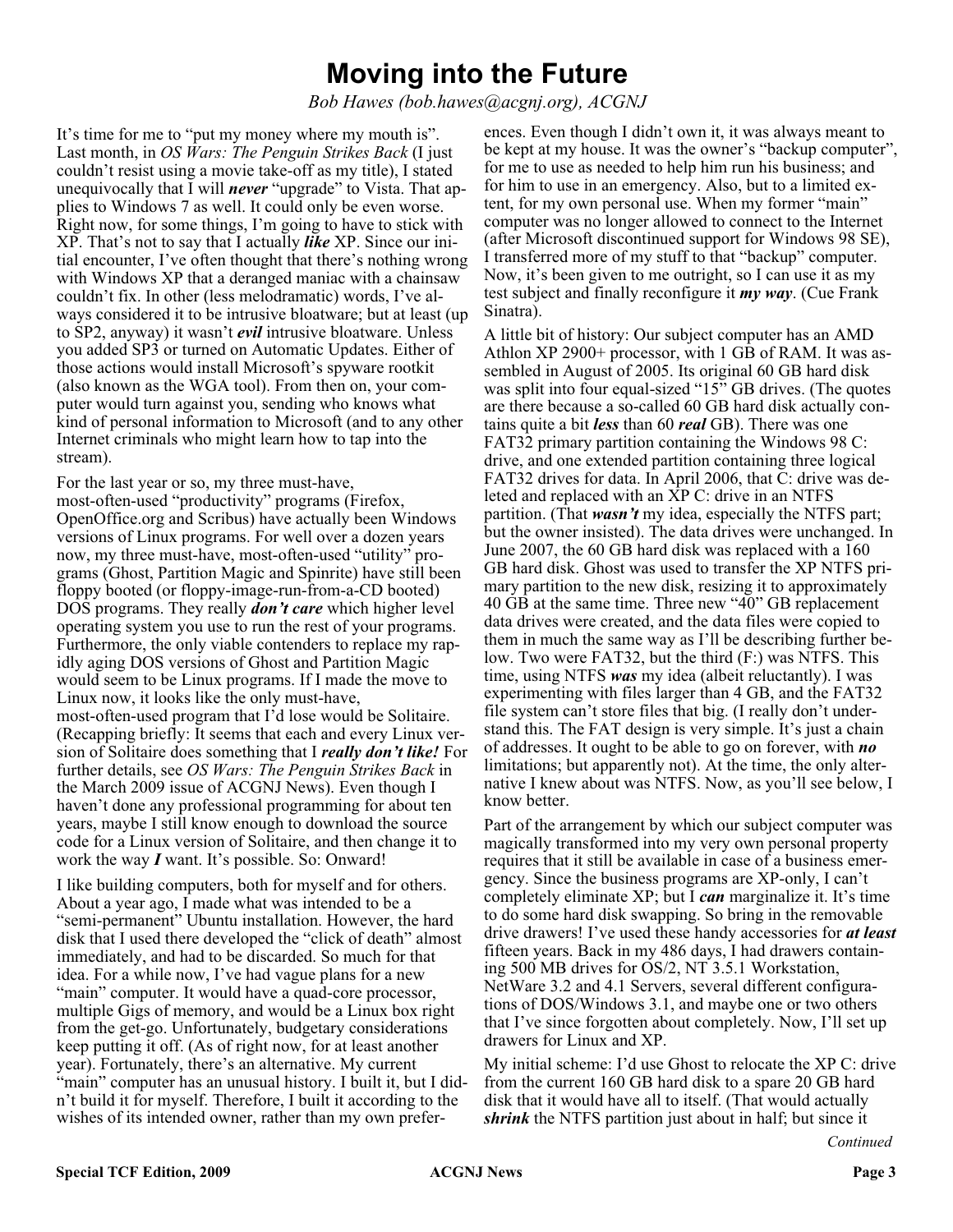contains "only" 9 GB of files in total, this shouldn't be a problem). I'd make a new installation of Kubuntu in a spare 40 GB hard disk. (Kubuntu is Ubuntu with the KDE desktop environment pre-installed). While I'm a bit leery because I get a "Gates-like" vibe from Ubuntu founder Mark Shuttleworth, there's no doubt that Ubuntu has an extremely large and potentially most helpful user community. (An essential resource for a "newbie"). I picked the Kubuntu variant because I've already had some experience using K3B (the CD/DVD burning program that comes with KDE). With removable drive drawers, I can swap out those two hard disks as the computer's primary master. (My goal being to use the Kubuntu drawer as much as possible and the XP drawer as little as possible). What about my data? All the files in those three logical data drives would be copied to a brand new 320 GB hard disk located in another drawer connected to the computer's secondary master, where it could be accessed by either operating system; and could also be removed if necessary for safety's sake.

That was the plan. Here's what actually happened: Ghost *couldn't* copy the XP drive. It kept getting a mysterious error (which I suspect involved the NTFS file system). I had to use Partition Magic instead. While I was at it, I did something I'd never tried before. I also used Partition Magic to convert the newly copied partition on my 20 GB hard disk from NTFS to FAT32. (If it had been left up to me, I'd have installed XP in an FAT32 partition right from the start; but it wasn't. Such an installation isn't the Microsoft default, but it's easy enough to do). During the conversion, I got two interesting warning messages: "Multiple data streams are present. Are you sure you want to continue the conversion and lose this information?" and "A file with special attributes is present. Do you want to continue the conversion and lose this information?" I hit the "Yes" button both times. Because of those messages, I was a bit surprised when my now-FAT32 20 GB C: drive booted correctly, but it did; and so far I haven't found it to be deficient in any way. (Except, of course, that it's still running XP). Nevertheless, I'm going to stick the unmodified 160 GB hard disk in a corner somewhere for at least the next few months "just in case", before I eventually erase it for use in some other project.

My new Kubuntu installation to the 40 GB hard disk went without incident and worked perfectly. It automatically created a primary partition containing a 35.7 GB Linux Ext3 drive, and an extended partition containing a logical 1.6 GB Linux Swap drive. Sadly, space considerations prevent me from going into any further details here. (Maybe in another article someday). As for my new 320 GB data-only hard disk, I split it into seven approximately equal chunks. Since that new disk's *true* capacity was 298.2 GB, I created a 41.8 GB Linux Ext2 primary partition, and an extended partition containing six FAT32 logical drives (two 41.8 GB and four 43.2 GB). Why Ext2? Well, around 2002 a German student named Stephan Schreiber had an idea for getting Windows NT 4.0 to access the Linux file system, which he turned into his college thesis project. Since then,

he's expanded his *freeware* "Ext2 Installable File System for Windows" (IFS for short) to include XP and the rest of the NT family. (See his website at *[www.fs-driver.org](http://www.fs-driver.org)*). Anyway, I downloaded Ext2IFS\_1\_11a.exe and installed it. Then, using the new "IFS Drives" icon that appeared in XP's Control Panel, I assigned drive letter L: (for Linux) to that Ext2 primary partition. (In case you haven't guessed, Ext2 supports files larger than 4 GB, thus allowing me to eliminate NTFS). Finally, after temporarily bypassing the data drive drawer and directly connecting both the 160 and 320 GB hard disks to the secondary IDE cable (as master and slave), I drag-and-drop transferred all of my data files. I copied 7,526 files (in 231 directories, totaling 32.1 GB) from my old D: drive to my new D: drive, 31,412 files (in 77 directories, totaling 40.1 GB) from my old E: drive to my new E: drive, and 9,449 files (in 1,649 directories, totaling 33.2 GB) from my old F: drive to my new L: drive. (Of course, one of those D: drives and one of those E: drives actually had *different* drive letters at the time those copies were made, but why add more confusion here?) Then, I used MD5 checksums to verify that all 48,387 of my files had been copied correctly. (The copy process has gotten pretty close to perfect, but it can *never* be guaranteed to be *absolutely* perfect. In situations like this, I always double-check). In addition, since (as I stated above) the 160 GB hard disk won't be erased just yet, I've effectively got a complete "backup copy" of all my data (at least for a while). For the record: It only took you a few minutes to read these last three paragraphs, but it took me *42 hours* of real time (*not* counting eating and sleeping) to do it. So now I'm striding boldly into a hopefully glorious future, where Linux and other Unix-like operating systems rule;

### **Back Issues Needed**

The editor is attempting to build a CD containing all issues of ACGNJ News in pdf format, but our collection is incomplete. We're hoping some faithful reader has been hoarding them and will be willing to lend them to us just long enough to scan them. We promise to return them quickly. Thanks Joseph Gaffney, who loaned his collection for scanning. Below is a list of what we still need.

1985: June, July, August, September

1984: August

1976: January, February, March, April (pamphlet-size booklets)

1975: All issues except #1 (June). These are also pamphlet-size booklets.

If you can supply any of these missing issues (or scanned images or good clear copies), please contact the Editor by email (*[bdegroot@ptd.net](mailto:bdegroot@ptd.net)*). Those who supply missing issues will receive a free copy of the resulting CD as our thanks for your help.  $\Box$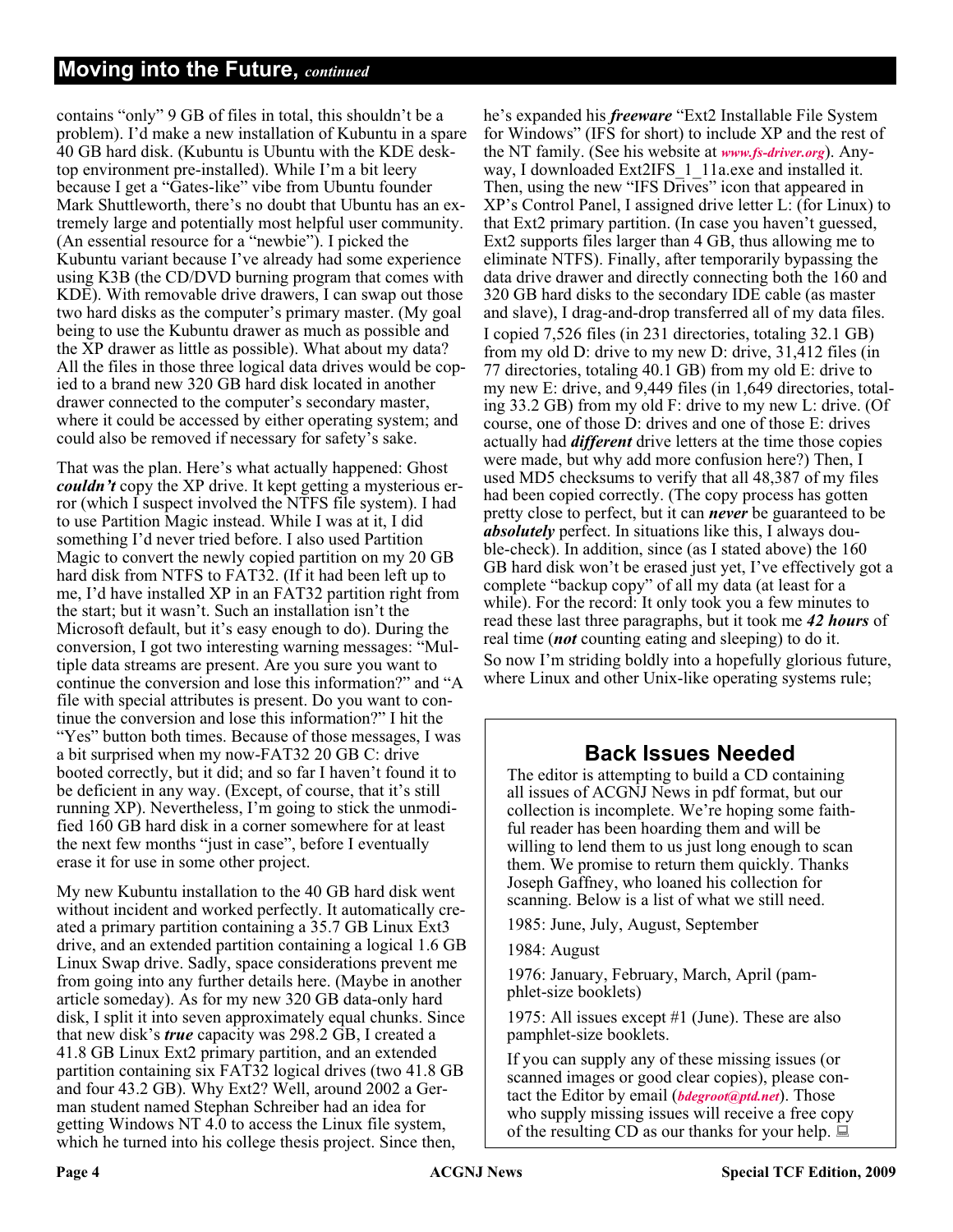# **Capture Any Streaming Media with Applian**

*Ira Wilsker*

I am frequently asked by callers to my radio show how they can record my show from the streaming broadcast on KLVI.com. I am also occasionally asked how to capture streaming media from a variety of sources, and how to convert the captured media to other formats for distribution. Now there is a single source solution for capturing any streaming audio or video on the internet, Applian Technologies, a privately held company located in San Anselmo, California. I have seen Applian products demonstrated at the Association of Personal Computer User Groups (APCUG) events in Las Vegas, but really had never used one of them until recently. Now that I have used Applian products, I am favorably impressed.

I watch videos from a variety of sources, including YouTube, and my personal favorite, Hulu. For those who may not have seen my review of Hulu earlier this year, Hulu (*[www.hulu.com](http://www.hulu.com)*) has thousands of full length TV shows and movies, as well as other features to view. For those who want to capture video and audio from any online source, play the media, convert the media to other formats, or split large media files into smaller more manageable files Applian offers its premier product, Replay Capture Suite. The Replay Capture Suite, which integrates the full versions of seven of its major products, is a \$99 marvel that can do it all when it comes to streaming media capture, file conversion, media playing, and other related functions. Included in this Suite are Applian's most popular individual titles, consisting of Replay Media Catcher, Replay Video Capture, Replay Converter, Replay Music, Replay A/V, Replay Media Splitter, and Replay Player. Obviously, each of these titles can be purchased separately, but the Suite is the most economical for anyone wanting a combination of titles; if purchased separately, all seven programs would total \$220, making the Suite quite a deal.

Replay Media Catcher can download streaming video and audio from almost all websites that offer streaming, including my show on KLVI.com and Hulu. Naturally, Replay Media Capture also works with YouTube and countless other sources. One very interesting feature that makes this software very easy to use is the simple process of clicking "Start Recording" which not only records the streaming media (both video and audio), but also has an intelligent feature which can automatically figure the name of the song or video being captured, and name the saved file appropriately. With this \$39.95 software, downloading MP3 files is extremely easy, especially with the automatic file naming feature.

Replay Video Capture allows the user to capture or create a video directly off of the PC screen. This capture includes any video playing from any website in any protocol, DVDs, webcams, PowerPoint, video calls on Skype or other telecommunications services, video chats — anything that can appear on a monitor. Using this software is very easy; simply click on "Get Window" to identify the portion of the screen desired, and then click on "Record"; the software does the rest. Audio can be either captured along with video, or simultaneous narrations can be recorded with a

microphone, such as if it is desired to explain a PowerPoint, or anything else that can be displayed on the screen. Files can be saved in the popular MPEG-2 or Window's Media Format (WMV), which can be played on almost any other computer. For either \$39.95 by itself, or as a part of the Suite, this software can be a lot of fun to play with, as well as be very useful for productive purposes.

We likely have videos or audio files that have been recorded in a variety of formats, and sometimes we may need the capability to convert seamlessly from one format to another; this is where the \$29.95 Replay Converter shines among its competitors. Replay Converter converts between all popular audio and video formats, including Windows Media, Real, MPEG-4 Video, Flash Video (SWF and FLV), QuickTime, AVI (DivX and xVid), MP3, OGG, WAV, iPod Video, and PSP Video, all easily and without prior technical knowledge.

Replay Music is a music recorder that captures songs from digital music subscription services, online radio stations, and other sources, and automatically save the files in MP3 format. The file are automatically tagged with artist, title, album, and genre, and can be burned directly to CD, or copied to an MP3 player or iPod. This software is included in the Suite, or can be purchased a' la carte for \$19.95.

Replay A/V does everything that Replay Music does, but adds support for streaming videos, including the ability to capture streaming videos from multiple streams at the same time. This \$49.95 program is also included with the Suite.

Another program included in the Suite or by itself (\$29.95) is Replay Media Splitter, which enables the user to easily extract or remove portions of audio and video files. This program supports WMV, ASF, WMA, AVI and MP3 formats directly, while other formats can be converted to one of these formats using Replay Converter.

The final component of the Suite is the \$9.95 Replay Player, which allows the user to play recorded radio shows on the computer. Replay Player is activated by a single click from the desktop, and can open, play, pause, increase playback speed, and skip forward or backwards in convenient increments. By skipping over commercials, traffic reports, or other unwanted content, an hour radio show can be heard in a fraction of the original time.

Not included in the Suite, but available for free download from Applian, is a very useful browser toolbar, called Freecorder Toolbar. With this toolbar, the user can record online songs, record the audio portion of videos, capture internet radio, record from a microphone or line-in ports (from external sources like tape or CD), and record any other audio that can play through the PC speakers.

Applian makes some excellent products, and I recommend the Replay Capture Suite. Applian also offers a free trial of all of its products at applian.com/downloads.php, where trial versions can be downloaded. Please consider downloading some of the trial software, and purchase full versions of whatever titles you like, keeping in mind that the Suite may be a better buy than individual titles.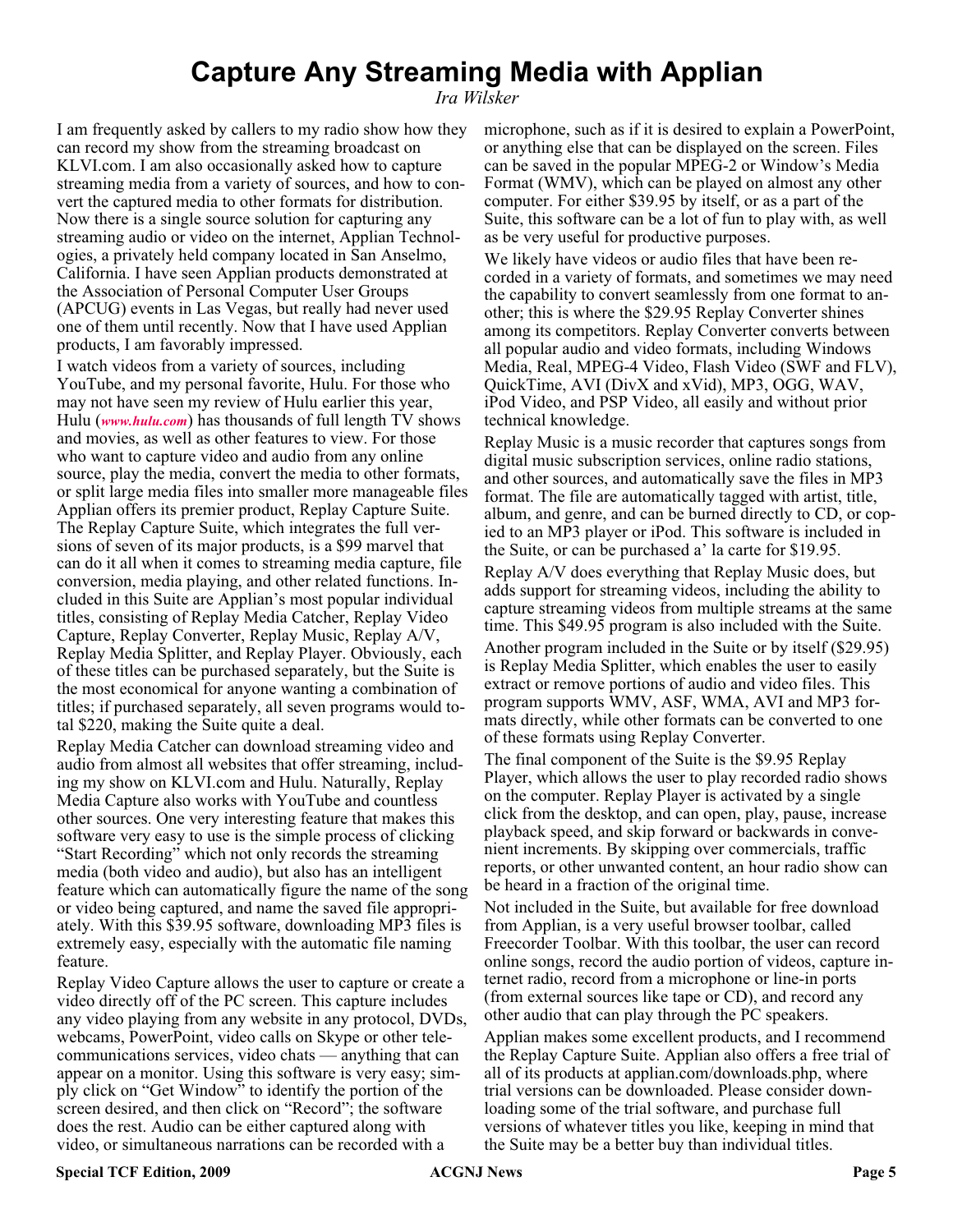# **From The DealsGuy**

*Bob (The Cheapskate) Click, Greater Orlando Computer Users Group*

### **\*Try This One On For Size**

Three months ago, I purchased a digital picture frame, but when I hooked it to my desktop machine via the USB cable, "My Computer" was unable to "see" the picture frame's memory, which had software on it to install for processing my pictures automatically and sending them to the frame's memory. I tried repeatedly and it might finally see it briefly, but once you clicked somewhere else, then back, it was gone. Windows Explorer didn't work with this frame's memory any better. I tried it on my other desktop computer with the same results. Both of these computers have an Intel Pentium-4 3.06 Gigahertz motherboard. I adjusted the pictures with another software and put them on an SD flash card, inserted it in a memory slot on the picture frame, and it would run the picture slide show fine when standing alone. As I said, neither machine could see that frame's memory, except for a brief glimpse occasionally. I returned the picture frame for a refund thinking it was defective, and the store manager agreed with me after I explained.

I bought another digital frame the other day, bigger and better. When I tried hooking it up to my desktop with the USB cable, I got the same results all over again. I was unable to "see" the digital picture frame's memory with "My Computer" to install the software that came with it. I finally decided to download the software in question from their Web site and install it on my desktop. After that, I ran the software to access the pictures from the My Pictures folder, process them, then send them to the frame's memory, but it gave me a message that it couldn't find the memory. I couldn't find it with Windows Explorer either, except briefly on rare occasion, then it would disappear, however, during that brief viewing, I did notice that there were actually three pictures that got loaded before getting the error message.

After several tries using different USB plugs on the computer, different USB cables and always the same response, I gave up and tried it on my other desktop, with no better luck. I have used many USB items on my desktop machines with no problems. I decided there was a coincidence here and tried hooking it up to my laptop, which has Vista on it. Both desktop machines use XP Professional. It works fine on my laptop and I am at a loss to figure out what's wrong on the two desktop machines that work well otherwise. A knowledgeable friend worked with me on the phone one evening, with no luck. I am out of ideas.

#### **\*Want To Get Modern, Stable and Futuristic?**

Do you need a modern, stable and free user interface with 3D effects for Windows Mobile? Touch Shell is now available. MobilityFlow announced the release of Touch Shell Free, a modern user interface integrated with 3D effects for Windows Mobile. With the release of Touch Shell Free, MobiltyFlow combines the full screen customizable user interface with a cutting edge 3D effect user interface, giving users the most advanced and intuitive Windows Mobile user interface available on the market today. Touch Shell

Free, with its ground-breaking functions, features and design offers much more than other user interfaces with 3D effects on the market today. Many of them are only available on very expensive high-end devices sold direct from the mobile carriers. MobilityFlow also has a Touch Shell Pro version of the application that offers additional functions and features.

I included this item because there is a free version, but according to the Web site there is also a 50% discount on the right side of their Web page for the Pro version, making it \$9.98. However, I don't know how long that discounted price will last.

Touch Shell Website: *<http://www.touch-shell.com>*

#### **\*Tired Of Quicken or MS Money? Try This One**

Alzex announced Personal Finances 3.2, the newest version of a personal finance manager that will help users track income and expenses quickly and virtually automatically. With a glance at its reports and graphs, users will understand their earning and spending patterns, find areas of excessive expenditure and cut down unnecessary expenses. Personal Finances also provides future planning. Users can project expected spending and income, and know their exact financial situation at a future date.

The budgeting task is a snap. Running the program will open a simple, uncluttered interface that puts all the financial details, tools and options that matter most to you up front. First the user needs to start budgeting by seting up accounts, categories, and subcategories. Personal Finances allows for any number of accounts, so the user can set up accounts for your bank, credit card, and cash. Next, set up categories and subcategories. They will classify and sort income and expenses and help the user see this important data in a meaningful and detailed way through reports and graphs.

Next for budgeting is to enter transactions that can reflect income and expenses. Transactions can be one-time or scheduled, which makes Personal Finances handy for regularly occurring expenses, such as tax payments, electricity bills, Internet, etc. Transactions can be identified in a number of ways including categories, family members, and tags. Tags provide a way to differentiate between similar transactions that fall into the same category. Categorization by family members will show spending habits of each member of the family in reports.

Personal Finances offers a summary view of all transactions, reports by categories, family members and tags to see how much of the budget is allocated to each category or family member, and identify areas to cut spending if the budget comes out on the negative side. The user can generate reports that cover any period of time. Results can be printed out, or saved to one of the formats: HTML, CHM, or TXT.

*Continued* With Personal Finances, one can have the convenience of the personal finance software without carrying around the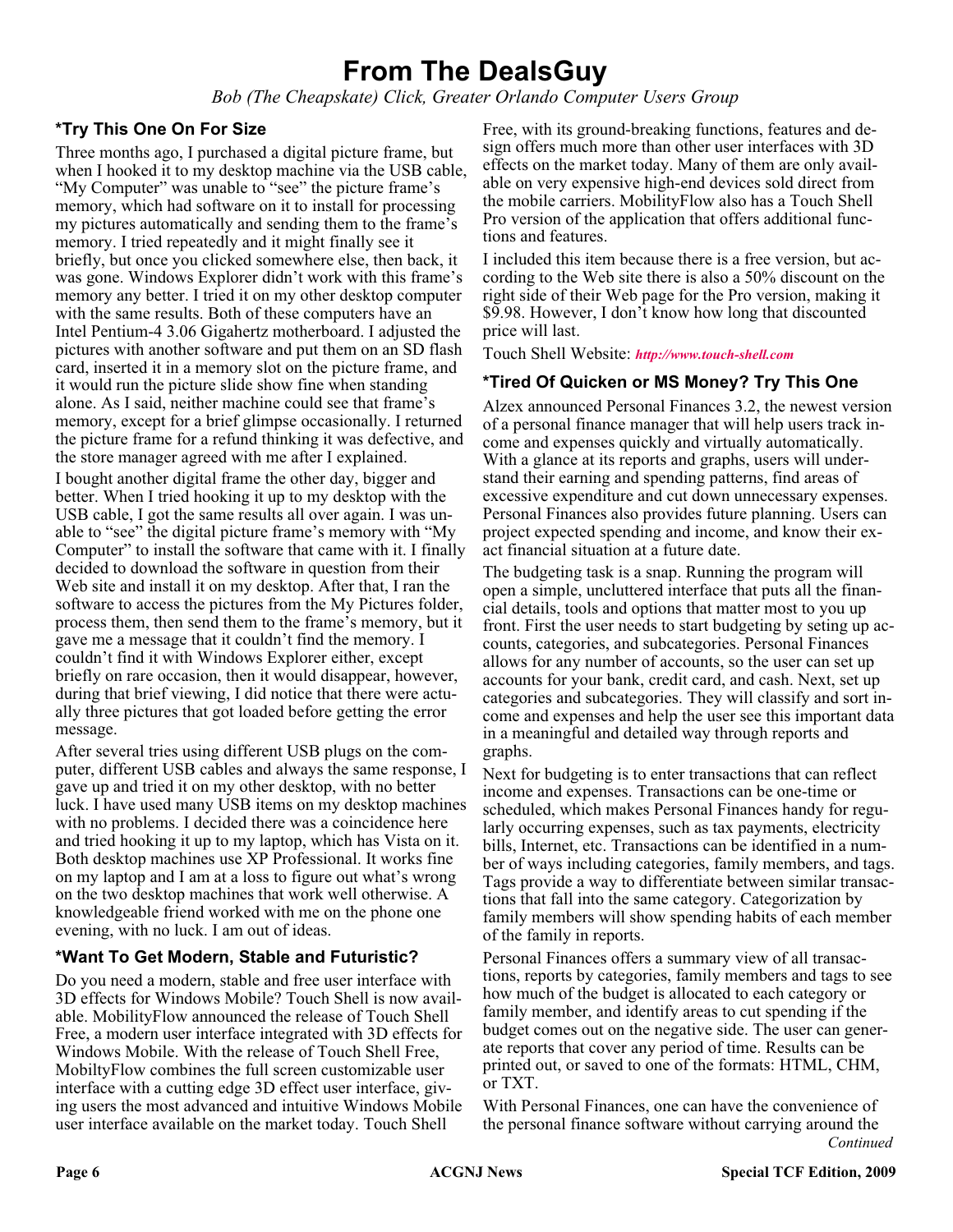# **QuickMonth Calendar**

#### *Ken Peters (product.review (at) hhicc.org), Hilton Head Island Computer Club, SC (<http://hhicc.org>)*

If you're tired of double clicking the clock to get the calendar up, then this program is for you.

#### *<http://www.codedawn.com/qmc/quickmonth-calendar-download/>*

QuickMonth Calendar is a freeware program which displays a small popup calendar on your Windows desktop whenever your mouse hovers over the clock in the system tray. The calendar display may also be toggled on and off by using the Windows+Q keyboard shortcut. The program works with XP and Windows 2000. Click the clock once to make it appear. Vista already has a popup calendar.

You can get QuickMonth Calendar by visiting the download page. QuickMonth Calendar is free and does not include any adware or spyware.

NOTE: Some antivirus programs have incorrectly detected QuickMonth Calendar as a Trojan horse. Do not be alarmed — this type of erroneous detection is called a false positive. If you receive a virus warning message regarding QuickMonth Calendar (qmc.exe), please report the false positive to your antivirus software manufacturer so they can update their definitions. Here are a few of QuickMonth Calendar's features:

To quickly jump to today's date, right-click on the calendar or left-click the bottom of the calendar where it says "Today." Use the buttons at the top of the calendar to change

the month. You can also left-click on the name of the month to see a popup menu of all the months.

Left-click on the year to quickly change the year.

The calendar automatically detects the location of your Windows taskbar, so if you move the taskbar to the top, left, or right side of the screen, the calendar will still display next to your system tray clock (you may have to restart Windows once for the change to take effect).

The look of the calendar changes according to what your system colors are (as determined by your current Windows theme or visual style). The calendar will appear in any program when you put the pointer over the clock. I have found this program very handy when trying to find a date when writing an email or other document. When I need to look up a date, it's very nice to have the calendar popup just by hovering the pointer over the clock. It's also helpful when on the telephone and trying to settle on a date.

*This article has been obtained from APCUG with the author's permission for publication by APCUG member groups; all other uses require the permission of the author (see e-mail address above).*

### **From The DealsGuy,** *continued*

laptop. When the user goes out of town, they can install Personal Finances onto a USB flash drive and keep track of all purchases. Simply plug the USB flash drive in to any computer, update transactions and unplug it. No traces are left behind on the host machine.

New to version 3.2 are 50 icons for accounts and 200 icons for categories. Now the user can see the summary for a month, confirmed and non-confirmed transactions, and can group transactions by name.

Personal Finances runs on Windows 98/NT/2000/XP/Vista and comes in two editions: Professional and Freeware. For more information about the products, visit *<http://www.financessoftware.com>*. You can download the 30-day trial version, an absolutely "free" version or the paid version. For the paid version, user group members are offered a 20% discount on the purchase of Personal Finances 3.2. The coupon code is pf43M5G. They failed to respond when I asked when the discount will end, but right now the discount code will still recalculate the price so I hope it's still good when you read this.

Also, be aware that the description I included above is for the paid version, so do your homework if you want the free one and look at the comparison columns on their Web site. Several features in the paid version aren't in the free version. Also, I'm not sure if it tracks securities, which MS Money and Quicken will do.

#### **\*Multiple items on the clipboard**

Gerry Gerstenberg of Broward Personal Computer Assn. Inc. wrote a review of Clipomatic in their C:\BPCA NEWS, the group's newsletter (*<http://www.bpca.com>*). Its a handy product that allows you to save up to 64 text items that it will hold in a cache, and you can retrieve them singularly when you need a particular one. They will be saved even when you shut your computer down, and be available again next time you start it up. She was happy with the performance and it is a free program that can be obtained at *<http://www.mlin.net/Clipomatic.shtml>*, but the author is open to donations, which I consider worthwhile if you like it. She said it's not clear if Clipomatic is compatible with Vista, but it works with other Windows versions. Gerry's review is in their august newsletter at

*<ftp://bpca.com/newsletter/2008/bpca0808.pdf>*.

That's it for this month. I'll have some more new product announcements on my Web site that didn't offer discounts. Meet me here again next month if your editor permits. This column is written to make user group members aware of special offers or freebies I have found or arranged, and my comments should not be interpreted to encourage, or discourage, the purchase of any products, no matter how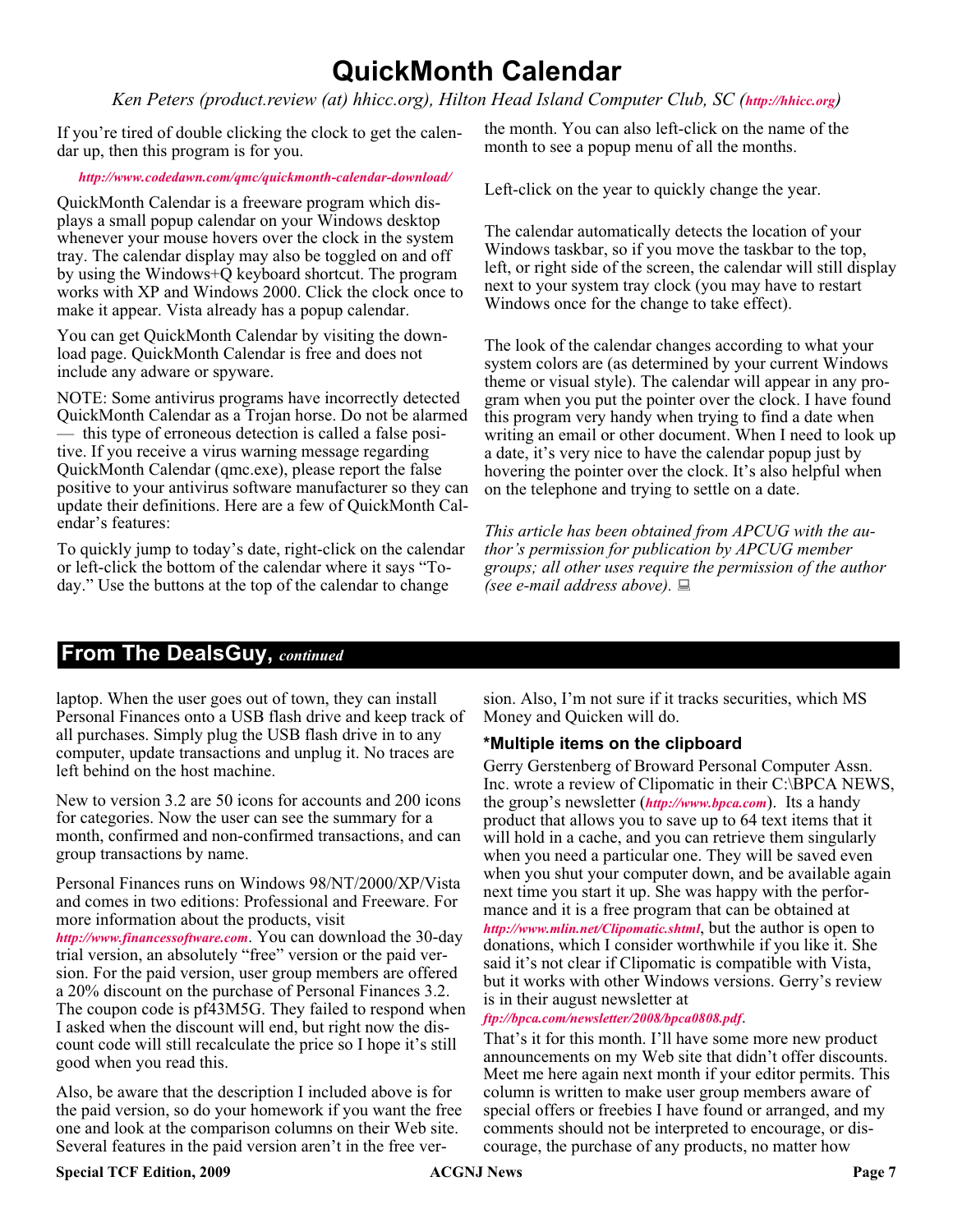# **My PayPal Account's Been Hacked**

*Steve Bass, founding member of APCUG*

The e-mail from PayPal said I'd sent \$400 to a gaming firm in Germany. It's a dopey phishing expedition, I thought, and authentic-looking, for sure, but nothing to worry about.

The trouble was that when I logged on to PayPal, I really did have a \$400 withdrawal. It was clear that someone had my password.

Quick Password Tips Here are the three essential things you need to know about password security:

- Use a password generator, a program that will create a long, complicated password.
- Don't ever use dictionary words, even if you stick in symbols, like bill\$gate\$. They're very easy to break using simple hacker programs. (LOL — Thanks, Rod.)
- Use a different password for every important site. Using the same password on every site, especially critical ones, such as banking, is risky. Imagine using your one password on an unsavory, and possibly unscrupulous site. With that golden password, and a few guesses on your login name stevebass, steve bass, sbass — and they're in like Flynn.

Who's Got My Password? I contacted PayPal (888/221-1161), supplied the details, and they opened up a case. My account is frozen and I don't doubt PayPal will credit me for the loss. (As I started editing this newsletter, PayPay reversed the charges.) PayPal is investigating, but I don't think they'll ever find out how someone got into my account, though it was clear the person had my password. The rep said I probably fell for a well-crafted e-mail spoof.

That's a blow to my ego. I see myself as suspicious verging on paranoid — when it comes to phishing e-mails. What better prize than bragging rights to hacking a PC World guy, right? So I'm as vigilant as my dog is when I try to get her to take a pill wrapped in peanut butter. (Hey, you can't fool me, pal, she probably thinks...)

If an e-mail — suspicious or not — refers to any of my important accounts and provides a link to click, I ignore the offer. It's safer to manually type the URL into my browser's address field. And yes, I'll cover phishing hassles — and ways to guard against it — in a future newsletter.

Password: z24x680uBS4!44

I'm also careful with my passwords and, at least until now, thought they were super stealthy. For example, on PayPal I used four numbers, a symbol, and three letters. According to Microsoft's Password Checker, my standard password pattern —  $1600\%$  wtf — is strong. But it could be better.

Microsoft says that the most effective passwords are 14 characters and have a combination of upper and lower case letters, numbers, and a symbol or two. For example, z24x680uBS4!44 is strong enough for them to call it "best."

Test your passwords on Microsoft's site and see how well they stand up. Then browse Microsoft's excellent Strong passwords: How to create and use them. I promise you'll learn something. *<http://tinyurl.com/2e7tmw>*

Use Microsoft's Password checker to test your password's strength. You might be surprised. *<http://tinyurl.com/ypc3dc>*

Generating Strong Passwords Creating a strong password is easy, provided you don't try to think one up on your own. There are dozens of Web sites that'll create passwords, but I don't use any of them. The last thing I'll do is trust someone online watching me create new passwords. Instead, download Password Generator, a freebie, and crank out all sorts of 14-character passwords. *<http://tinyurl.com/4j8e8>*

Keeping Track of Your Passwords I just looked and counted roughly 220 sites I use that require a password. Some site passwords, however, are immaterial. For instance, I use a simple-to-remember word for spots I rarely visit, places such as newspapers that force you to register and log in just to read articles, or tech sites with forum messages. However, ever since the PayPal fiasco, I've changed every significant password on my system to a 14-digit gorilla.

Remembering all those passwords is a PITA , so you ought to consider using a password management tool. There are lots available. Many people like KeePass , a freebie; others swear by LargeSoft's \$30 Password Manager . I anticipate easily 100 e-mails — no make that 200 — kvetching that I haven't mentioned your favorite. But as far as I'm concerned, RoboForm is the best one around, and I've used it since it was first introduced.

RoboForm, The Master at Passwords RoboForm is a \$30 program with more features for password management, privacy, and password identification than any other program I know. You provide RoboForm with all the vitals you might need to complete a site's form — name, address, phone numbers, and even credit card numbers. When you click the Fill Forms button, the program does just that. I've created multiple identities, each with different info. For instance, I have one with MasterCard info, another with VISA accounts. I have another identify I call "anonymous" that I use to fill in forms on sites that I'll never visit again.

Click a Web site from the RoboForm Passcard screen, and RoboForm transports your Web browser to the site, logging you in if necessary. Need an industrial-strength password? RoboForm will generate one for you. And don't worry about security: RoboForm is itself password-protected. The program will also safely send an encrypted password through e-mail to another RoboForm user. (I was recently discussing with my wife the fact that neither of us can function without it.) BTW, RoboForm foils keyloggers (programs that watch keystrokes) because instead of typing, RoboForm inserts characters into form fields.

Here's a summary of RoboForm's features (*<http://www.roboform.com/features.html>*), a comprehensive FAQ (*<http://www.roboform.com/faq.html>*) with answers to your most technical RoboForm questions and a way to compare the free and Pro versions (*<http://www.roboform.com/why-pro.html>*).

*Continued*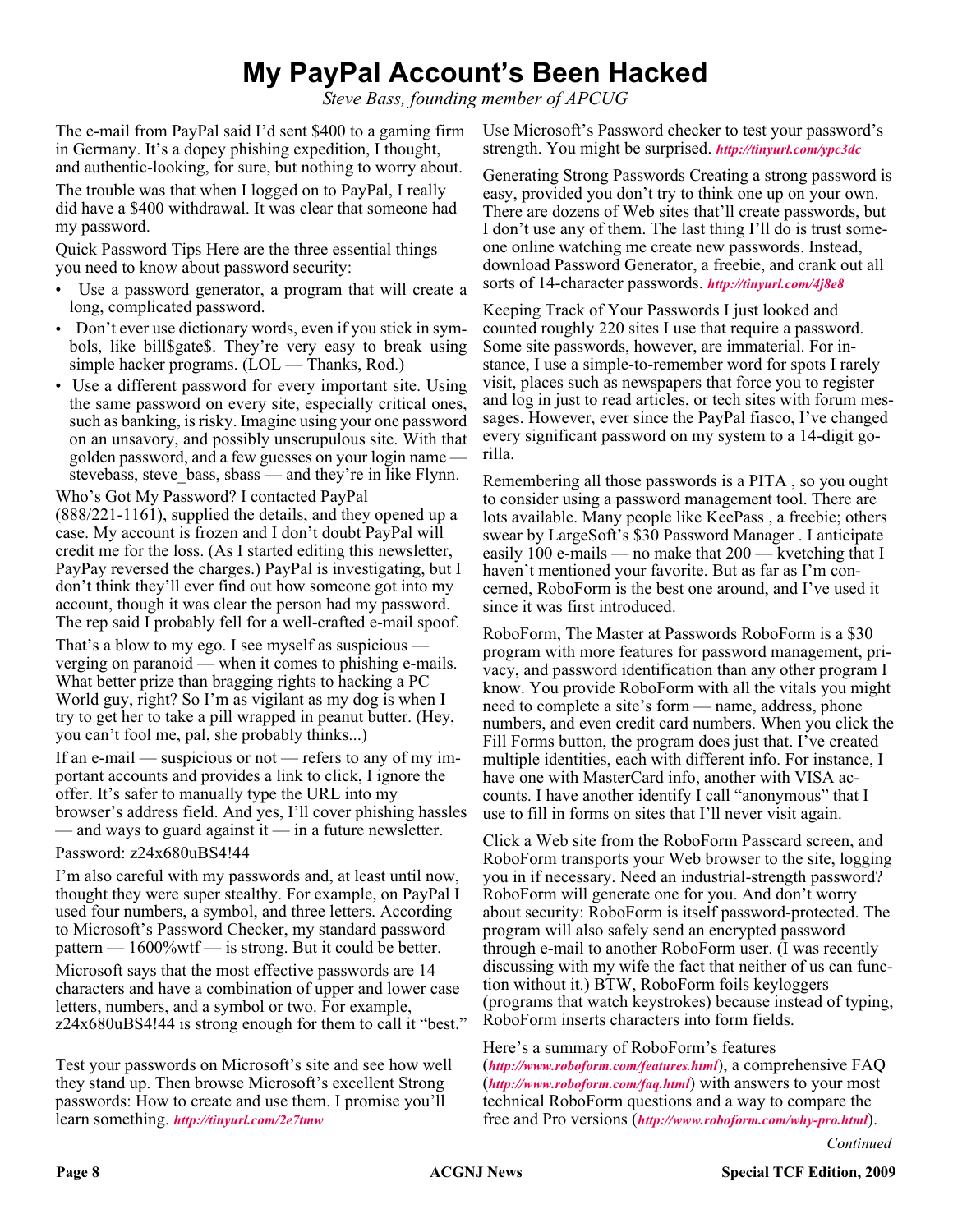# **Juice Your Broadband Speed**

*Vinny La Bash (vlabash (at) comcast.net), Sarasota Personal Computer Users Group, [www.spcug.org](http://www.spcug.org)*

People prefer broadband internet connections because of the obvious speed advantages over dial-up and satellite links. Then why is it that broadband never seems to be fast enough? Are you getting the speed promised by your ISP? Broadband can cost \$100 a month or more, but does the provider really provide the advertised speed? Is the connection reliable or does the modem need a reboot several times a day? Fortunately, there are ways to achieve high, reliable throughput without having to have an engineering degree. Here are some suggestions to get every bit per second possible from your modem without technical hiccups or interruptions in service.

Start with your computer and TV equipment. A common source of line noise can be traced to improper grounding of anything that plugs into household electrical circuits. This can seriously degrade performance of cable equipment. Every electrical device, especially those in the same room as the cable modem, should be plugged into properly grounded outlets. The best connections are with polarized plugs oriented in the correct direction, and please don't use any three prong to two prong adapters. Get up-to-date gear. Electric outlet testers are cheap. Buy one and use it to test for excess voltage on your cable wiring. Any problem could indicate a serious safety hazard. Engage a licensed electrician to fix it.

Almost anything manufactured today in the consumer electronics world is light years ahead of its predecessors manufactured only two or three years ago. Cable modems are no exception, so if yours is more than three years old get a new one from your provider. Most providers will make a free exchange, but some will require an extension of your contract. You want to do this because the latest modems conform to the DOCSIS 2.0 standard. This offers higher upload and download capabilities and supports other advanced broadband applications, including online gaming and peer-to-peer computing.

Ask your ISP if they automatically update firmware for the modem. If they don't, have them supply the website address of your modem's manufacturer so you can download the most recent firmware. Check the website about twice a year for new updates.

Next, go to a test site such as PC Pitstop, and check your upload and download speeds to see if they match the terms of your service contract. If they don't, give your ISP a call and have them reset the modem's settings. While you're at it, have them check the signal-to-noise ratio. Too much noise can cause interference, and your modem will then have to resend information cutting down on your throughput.

It's possible that your cable wiring may contain too many splices or simply be too long. That can be fixed by a visit from your ISP technician. Have the technician check the line quality leading to your house. If the signal is good and you're having problems, the house wiring may be the culprit. The definitive answer for cable modems is to create a split directly after the junction box and then run a new cable directly to your modem. The other side of the split will

take care of your television sets which aren't nearly as sensitive to line noise.

After you've done everything from a hardware and firmware standpoint, and your cable connection is as clean as possible, you're ready to fine tune the system for best performance. Vista users don't have to do much of anything to optimize the operating system since Vista does TCP stack tuning dynamically. Any internet performance adjustments can be made through the browser. Firefox users may want to try Firetune or Fasterfox. They are both free utilities and allow adjustment to cache memory, capacity and other settings such as pipelining.

If you do a lot of downloading, you can save time by installing a download manager like Flashget. This widely used utility claims the highest number of users on the internet. It uses MHT (Multi-server Hyper-threading Transportation) technique. It's very easy to use and comes with exceptional document management features. Best of all, it's free.

After all this work, it would be a tragedy if you didn't keep in mind that sometimes the simplest solutions are the best ones. Most cable modems and routers have reset features. Many a mysterious internet ailment has been corrected simply by resetting the equipment. Turn off the computer and the modem. Unplug the modem for a few minutes and then

### **My Paypal**, *continued*

If you need portability, RoboForm2Go gives you the same protection when you carry your passwords on a flash drive and use it outside the office. Both the RoboForm program and your password files reside on a USB key, so you can take them from one computer to another. The tool costs \$40, but if you buy it at the same time you get RoboForm, the price drops to \$20. If you dig around, you'll occasionally find discounts. (Google RoboForm discount.)

Siber Systems offers a 30-day trial of both products. They work in all versions of Windows and support IE and Firefox, but not Google Chrome, Opera, or a few other browsers. Take a look at the compatibility list. *[http://www.roboform.com/browsers.html](http://www.roboform.com/browsers.html )*

There's lots more to say about password management, but I'm almost out of space. So while you're hot on the topic, read Bitmill's smart series of Password Security 101 articles. They're less basic than you might imagine. *<Http://www.thebitmill.com/articles/>*

Steve Bass is a former Contributing Editor with PC World, a 23 year veteran of PIBMUG, and a founding member of APCUG. He's also the author of PC Annoyances: How to Fix the Most Annoying Things about Your Personal Computer, O'Reilly Press. It's available on Amazon at dirt cheap prices. *<http://snipurl.com/annoy2>*. This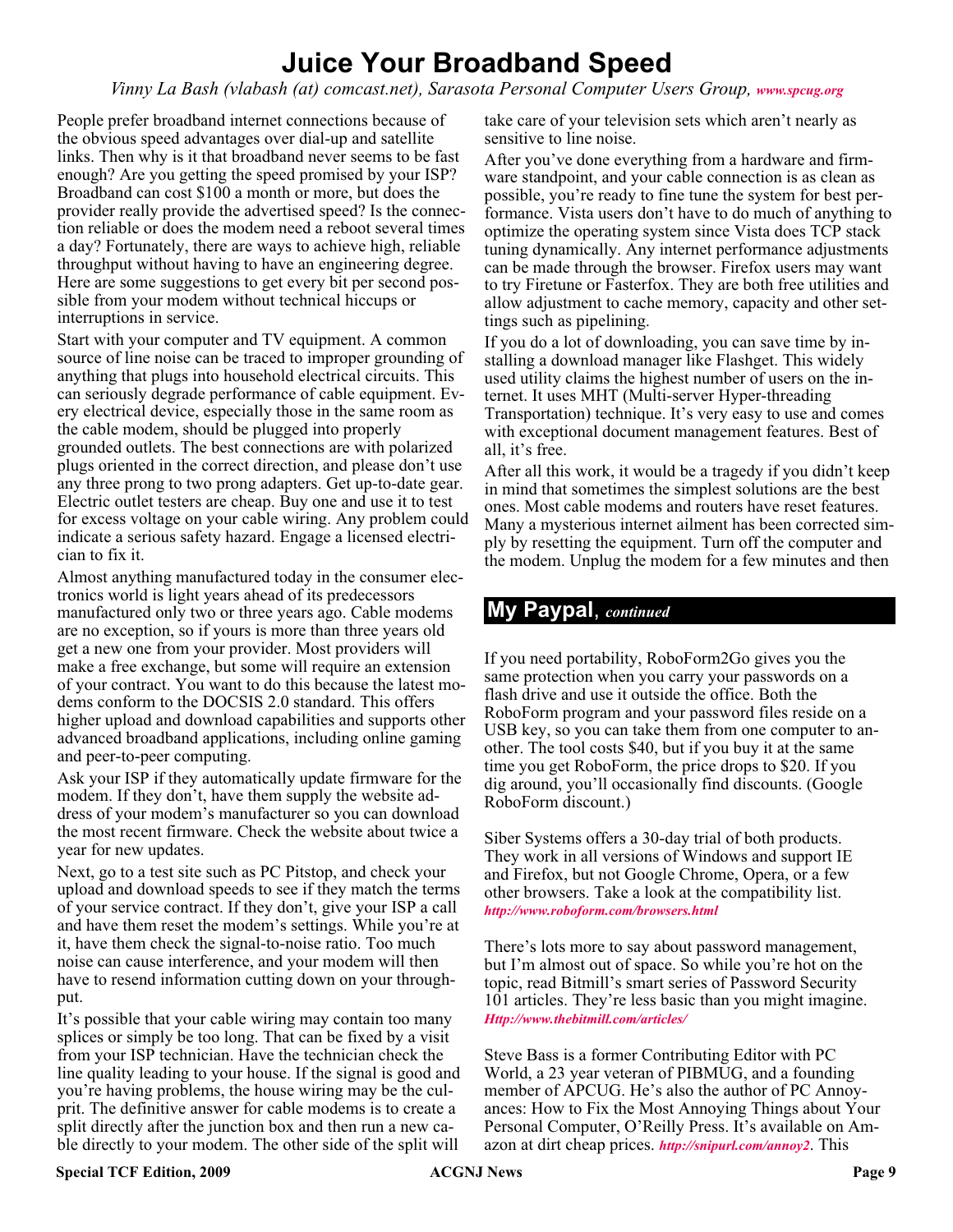# **Sandbox Computing**

*Brian K. Lewis, Ph.D. (bwsail (at) yahoo.com), Sarasota Personal Computer Users Group, FL ([www.spcug.org](http://www.spcug.org))*

I spend a lot of my time surfing the web looking for research material; computer tech sources, genealogy data, vocal music and other information. This means that I am downloading many web pages, clicking on many links and generally opening up my computer to all types of malware. I always have to be aware that there are many traps on web pages that are just waiting for the unwary surfer. It used to be that having an up-to-date virus checker, a working firewall and parasite scanners, you could adequately protect your computer. That changed to some degree when the "drive by" downloads appeared. Now with the constant appearance of "holes" in the Windows operating system (XP & Vista) and the various web browsers, it is less obvious that you can protect your computer from unwanted visitors. Microsoft recently (October 22, 2008) released an out-of-cycle patch (patch 958644) for Windows for what has been described as a very serious opening that could be exploited regardless of the browser you are using. There have also been recent articles on "clickjacking". In this situation "buttons" or links are floated behind the link you think you are clicking. The only option to prevent this is to disable JavaScript. That creates more problems as JavaScript is a very important part of the whole web experience and is used on almost every page. So when you do know that you can run a script and when you can't? Well, the "Sandbox" may be a way to surf safely and avoid the installation of malware on your computer without having to disable JavaScript.

My Sandbox experience is based on using the sofware application "Sandboxie" (*[www.sandboxie.com](http://www.sandboxie.com)*) with Windows XP and Firefox 3.0. As with everything related to computing, your results might be different. Sandboxie is a very small program, approximately 450 KB. So it is quick to download and doesn't require a lot of memory to run.

Next, let's take a look at what is meant when I talk about a computer sandbox. The sandbox is a complete "virtual computer" running in your computer's memory. This virtual computer is isolated from the real operating system files and creates any files it needs for use within the sandbox. When the sandbox closes, everything in it disappears unless you chose to keep it. It's like having a bank vault within a building where everything can be locked within the vault and nothing is removed without special permission. The neat thing is that nothing that happens within the sandbox can have any effect on your computer. This means that Trojans, rootkits and other malware have no chance to affect the operation of your computer outside of the sandbox. If a problem occurs when you are running in the sandbox, all you need to do is shut it down, you are returned to your normal computer operations and the malware is erased.

When Sandboxie is started it creates a sandboxed folder which contains a drive folder, user folder, and Registry "hives". The "hive" is Microsoft's term for collections of related Registry keys stored together. The parts of the Reg-

istry needed for sandboxed operations are stored in a hive which is then integrated into the Registry. There are also instances of Windows services stored within the sandboxed folder that can be accessed by applications running within the sandbox. These are referred to as "process objects" and are needed for normal operations. When the sandbox is running there may be instances of these objects running both sandboxed and non-sandboxed. Also, you can run an application within the sandbox at the same you are running it outside the sandbox. The complete operating system is not loaded into the sandbox. This reduces the memory required for the sandbox operations.

Applications running in the sandbox can not hijack non-sandboxed programs. Therefore they can not operate outside the sandbox. New files or other created objects have a path assigned by Sandboxie which directs them into the sandboxed folders. Sandboxie prevents any programs running inside the sandbox from loading drivers directly. It also prevents programs from asking a central system component, known as the Service Control Manager, to load drivers on their behalf. In this way, drivers, and more importantly, rootkits, cannot be installed by a sandboxed program. This is one of the features that prevents rootkits from being installed outside the sandbox.

In actual operation, using Sandboxie is very simple. To make it even simpler, there is a short tutorial available on the Sandboxie web site. This can be accessed from within the program the first time you run it or directly from the Sandboxie home page by clicking on the "FAQ & Help" link.

After installation it can be set to load whenever the computer is started. This puts an icon in the system tray. Clicking on this icon brings up the Sandboxie Control Center. This window lists all sandboxed applications and object. When I started it, the window indicated nothing was sandboxed. So, using the menu I selected run an application and then selected Firefox. This changed the list in the window to show Firefox as well as the two RegHive files. With Firefox up, I did my usual web surfing. Along the way I received a message from Sandboxie that a new version was available that I could download. At this point, I really couldn't tell that anything was different from my previous surfing experience with Firefox. So I went to the Sandboxie page and downloaded the new version. After finishing I closed the Sandboxie Control Center. Then I went looking for the download so I could install it. Well, it didn't exist anywhere on the hard drive! I had closed Sandboxie without marking the update to be saved! As a result the download was deleted, along with all the other sandboxed files when I closed the Control Center. So I opened the Control Center, restarted Firefox and downloaded the update. This time I selected it to be saved before I closed the Control Center. Then I was able to install the update.

*Continued* I should also point out that now I have an icon on the desktop which automatically runs Firefox sandboxed. Sandboxie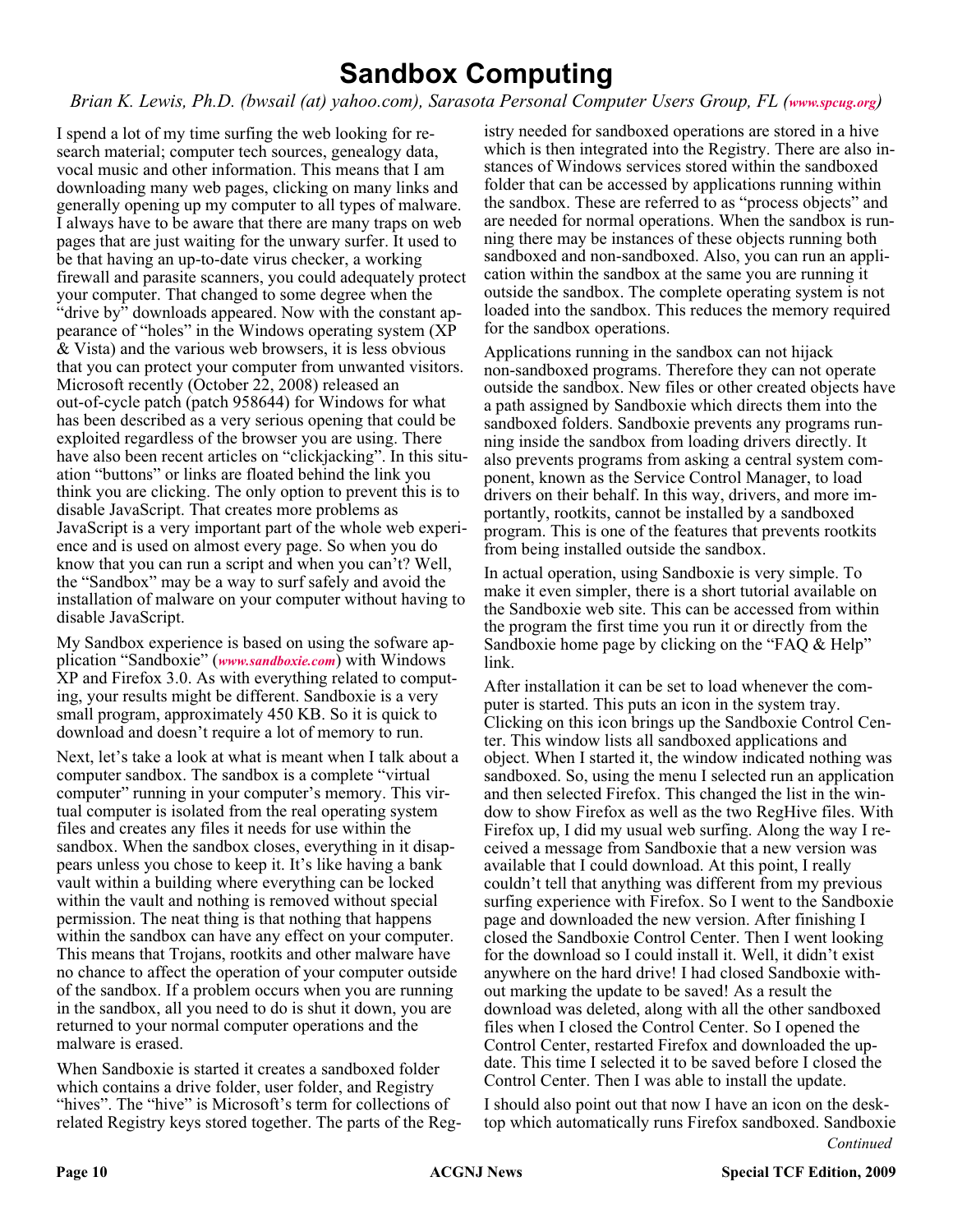# **Magic Word Brings Email to the Offline World**

*Gabe Goldberg (Tiplet (at) gabegold.com), Computers and Publishing, Inc.*

If you've ever wondered how to bring email to the techno-phobe in your life, the answer isn't Abracadabra, it's Presto.

If you're reading this online, you own or have access to a computer. But you likely have friends or relatives — perhaps elderly, budget-restricted, technophobic — who don't. So they're not in close touch and can't share online family or community activities.

Presto <*<http://www.presto.com>*> is a combination color inkjet printer and paid Web-based service which allows people without computers to receive email, including attachments.

Setting it up is simple: after purchasing the device, someone with just a bit of tech savvy creates the account, picks an email address (such as gabeg99@presto.com), and lists people allowed to send email to the address. At specified times of day, the printer dials a toll-free telephone number, downloads accumulated email, and prints it.

With only two controls — Volume and Stop — it's easy to operate. It plugs directly into a telephone jack and doesn't need a separate phone line or jack or even a splitter, since an existing telephone or accessory (answering machine or Caller ID device) can plug into it, daisy-chain style.

Presto is ideal for letting seniors receive email from children, grandchildren, friends, former colleagues, military buddies, etc. And it's useful when businesses request customer email addresses to conduct or simplify transactions. It handles pictures and many attachment formats nicely, printing them as if it was a FAX machine. So it allows sharing any online or computer content as PDF files such as maps and directions, travel itineraries, Web pages, spreadsheets with financial or family contact information.

Simple steps authorize new people to send email, and when ink runs low, the printer is smart enough to either alert the person who set up the account or automatically order new cartridges.

After failing for a dozen years to excite my in-laws about email — they steadfastly resisted being online — my re-

### **Sandbox Computing,** *continued*

tired Navy father-in-law fell in love with a Presto I loaned him, discovering that it let him hear from his old Navy buddies around the world. And receiving color pictures of the grandchildren sealed the deal.

The printer costs \$150 or less (always comparison shop online!) and the service costs \$12.50/month with yearly subscription. The only thing missing is the printer downloading paper and ink through the phone line — but that would need real magic!

*This article first appeared on the Tiplet Web site, <[www.tiplet.com](http://www.tiplet.com)> and is copyrighted by the author, Gabriel Goldberg. All rights are reserved; it may be reproduced, downloaded, or disseminated, for single use, or by nonprofit organizations for educational purposes, with attribution to Tiplet and the author. It should be unchanged and this paragraph must be included. Please e-mail the author at tiplet@gabegold.com when you use it, or for permission to excerpt or condense. Tiplet's free newsletter provides weekly computer tips.*

*This article has been obtained from APCUG with the author's permission for publication by APCUG member groups; all other uses require the permission of the author (see e-mail address above).*



can be set up to isolate your browser automatically whenever you open it. To do so, add the name of your browser's executable file, such as firefox.exe or iexplore.exe, to the list of programs Sandboxie always opens in a sandbox. If you don't do this, Sandboxie will not set your browser to open automatically in the sandbox.

As you can tell from these comments, Sandboxie does not require a reboot to start the sandbox process. Sandboxie does sandbox access to files, but not to the complete hard drive. It does sandbox access to registry keys. It also sandboxes access to many other classes of system components, in order to trick the sandboxed program into believing that it isn't being tricked. So you can open and close Sandboxie repeatedly while you are using your computer without having to do any rebooting.

If this discussion has interested you and you would like to take Sandboxie for a test run, the free version can be downloaded from: www.sandboxie.com. This application is free for personal use. However, there is a Pro version available for \$30.00. If you like the program and can afford it, buy the Pro version. This software is the work of one person, Ronen Tzur, and this payment is his means of support to continue working and improving this software. After some experience in running Sandboxie, I can highly recommend it as an excellent method of protecting your computer from malware. :

*Dr. Lewis is a former university and medical school professor of physiology. He has been working with personal computers for over thirty years, developing software and assembling systems*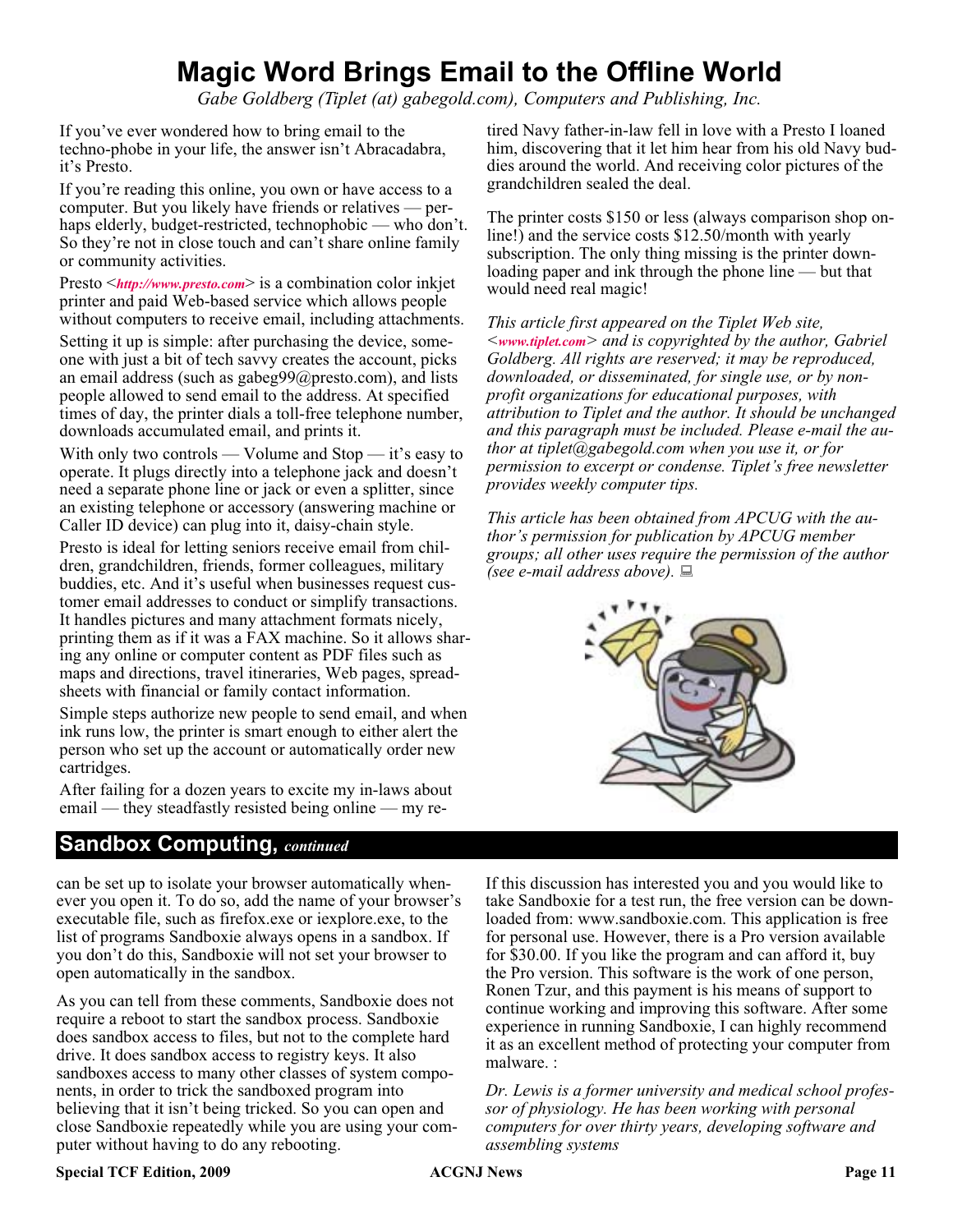# **SIG News**

### **C/C++ Programming**

*Bruce Arnold (barnold@ieee.org)*

#### *<http://acgnj.barnold.us/index.html>*

This group is devoted to programming languages in general and C, C++, and C++ for Windows programming in particular. Each month a small but hopefully useful program (complete with source code) is presented for discussion.

This month we have to Step Back to avoid a Catch-22 problem. Most of the programs that I have written in the past few years have be designed for Microsoft's .NET Framework. Unfortunately, when a program is run on a computer that doesn't have the proper updates nor the .NET package installed, the program stops with a very unfriendly error message giving no clue as to the problem. Of course, Microsoft has a "solution" called "Deployment" but unfortunately it doesn't apply to anyone using the Express versions of the DOT NET compiler. The Express versions versions don't include "Setup" or "Clickonce" options for their projects.

Here's only one of several vague error messages that may be received: "This application has failed to start because the application configuration is incorrect. Reinstalling the application may fix this problem." There's probably nothing wrong with the application. The computer just needs its software updated. (Check the software documentation just in case the software does need something special.)

This program, Query Dot Net, can be run on any computer to test compatiblilty. By "any computer" I mean Windows 98, Windows 98 Second Edition, Windows Me, Windows 2000, Windows XP, Windows Server 2003, Vista, Windows 7, etc. It reports the installed versions, if any, of .NET software and provides a button to go to the Microsoft web site and download the latest files. For many applications, this is enough. Complex "Setup programs" are not required or even desired, since often the user does not want to a) Modify the registry. b) Create new directories. c) Add Startup Menu items, etc.

#### **Main Meeting**

*<http://www.acgnj.org/groups/mainmeet.html>*

*Mike Redlich (mike@redlich.net*)

*Next meeting: April 3*

### **Window Pains**

*John Raff (jraff@comcast.net)*

*<http://www.acgnj.org/groups/winpains.html>*

Our intent is to provide members with Windows oriented application discussions, Microsoft and Linux style. Presentation to be directed to more heavy technological level of attendee, although newbies are welcomed.

*Our next meeting April 17.*

#### **Web Dev**

#### *Evan Willliams (tech@evanwilliamsconsulting.com)*

This SIG is an open forum for all Website Development techniques and technologies, to encourage study and development of web sites of all kinds. All languages will be considered and examined. Anyone interested please contact the Chairperson. The current project is a CMS for the club. Anyone interested in starting a new project, come to the meeting and announce / explain. Provide as much detail as possible. WebDev should be an all-encompasing development and examination forum for all issues, applications, OS, languages and systems one can use to build Websites. We currently have two Web dev languages .NET and Java as SIGs but the other langages and OS need to be investigated, examined and tested; Windows, Linux, UNIX, DEC, Vax, HP etc. Intel-PC, Motorola-MAC etc.

#### **Java**

*Mike Redlich (mike@redlich.net)*

#### *<http://www.javasig.org>*

The Java Group covers beginner, intermediate, and advanced level Java programming. Primary focus is on developing useful/practical applets and applications, but can include topics such as Java I/O, JavaBeans, Reflection, object-oriented programming and software design issues.

*March 10*: Getting Started with Stripes Framework. Stripes is a presentation framework for building web applications using the latest Java technologies. Most modern web frameworks in the Java realm are over complicated and/or require a significant amount of configuration. Struts is featurelight, but has some serious architectural issues. Others, like WebWork 2 and Spring MVC are much better, but still require a lot of configuration where you seemingly have to learn a whole new language just to get started. Stripes provides simple, yet powerful, solutions to common problems. Developers can extend Stripes with minimal configuration and ramp-up time for getting started with this framework is less than 30 minutes. We introduce the Stripes framework including a review of a small sample application to demonstrate some of its features.

#### **Investment Software**

*Jim Cooper (jim@thecoopers.org)*

#### *[http://www.acgnj.org/groups/sig\\_investment.html](http://www.acgnj.org/groups/sig_investment.html)*

The Investment SIG continues with presentations on how to use analysis programs TC2000 and TCNet. Large charts are presented on our pull down screen and illustrate the application of computer scans and formulas to find stocks for profitable investments. Technical analysis determines buy points, sell points and projected moves. Technical analysis can also be used on fundamentals such as earnings, sales growth, etc. We're no longer focusing on just Telechart -- if you are using (or interested in) Tradestation, eSignal, VectorVest -- or just in learning how to select and use charting and technical analysis, come join us !!

*Our next meeting: April 9.*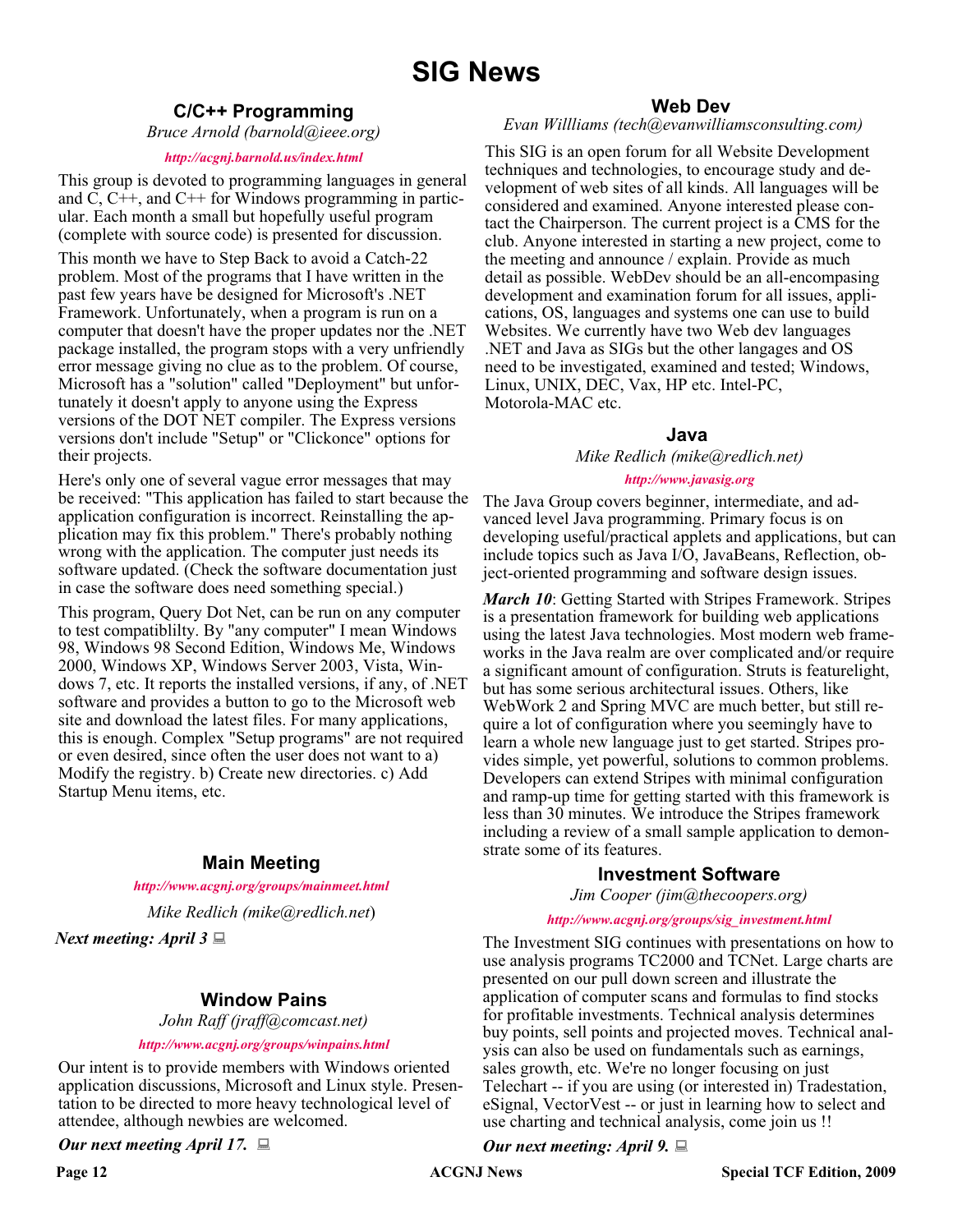# **Preventive Computer Maintenance**

*Stuart Rabinowitz (s.e.rabinowitz (at) att.net), Hartford User Group Exchange, CT ([www.huge.org](http://www.huge.org))*

The single most important maintenance item that should be done on a regular basis is *back up your data*. What the schedule is depends on much data you can afford to lose. Try daily/weekly to an external hard drive and monthly to a CD/DVD, or use a backup application. Make sure that your software is updated; primarily the operating system and your primary browser.

Use utility software: get a sense of how your computer operates when it's operating correctly. For the Mac use "Activity Monitor" or "Tech Tools". On the PC (in the control panel) administrative tools / performance. You can also check your internet connection speed at:

#### *<http://reviews.cnet.com/internet-speedtest/?tag=ont.int.band>*

For the PC users — do regular spyware/virus scans. Make sure the definitions are up to date. Primarily for PC users defragment your hard drive (this may take a while). Mac users do not really need to do this since OS  $X(10.3 +)$  does it automatically.

Free up some space on your hard drive (PC users can use disk cleanup; Mac users can use CacheOutX). Clean out old files that you don't use, after you've backed them up. Uninstall those programs that you don't use. Apple recommends that you have at least 10% free, a bit more for PCs, this will improve virtual memory and may improve disk performance.

Clean the Hardware — to clean the monitor and keyboard use a dry microfiber cloth (be sure the computer is turned

off) and gently (don't press hard) wipe the monitor, unplug the keyboard and wipe. If there are hard to clean areas, spray the cloth lightly with a vinegar/water solution and then wipe. For an optical mouse wipe the bulb gently. You'll need to open a mechanical mouse to clean the rollers. Use a cotton swab with isopropyl alcohol.

If your computer case is easy to open (i.e. not an iMac or Mac Mini), then open it up (after shutting down and unplugging it) and use compressed air to blow out the dust. Do not use a vacuum since it may create a static charge that could damage the electronics. After closing the case you can clean out the fan in the back.

You'll also probably want to have the following tools:

- Screwdrivers standard, phillips, and torx in different sizes (especially the small ones)
- Nutdrivers  $-1/4$ " and  $3/16$ "
- Pliers, part grabbers, and tweezers
- Compressed air
- Microfiber cleaning cloths
- Antistatic strap especially if you want to put your hands inside the computer

*Stuart Rabinowitz is Editor-in-Chief, the PULP, newsletter of the Hartford User Group Exchange, CT. This article is distributed by APCUG. Original, uncopyrighted articles appearing in the PULP may be reproduced without prior permission by other nonprofit groups.*

### **Join ACGNJ and see newsletter graphics in color, use hot links instead of typing URLs!**

#### **SIG News**, *continued*

#### **Layman's Forum**

*Matt Skoda (som359@aol.com)*

*<http://www.acgnj.org/groups/laymans.html>*

*We meet on the second Monday of the month* (no meetings in July and August) to discuss issues of interest to novice users or those who are planning to get started in computing. Watch our Web page for updates and announcements.  $\Box$ 

### **FireFox Activity**

#### *Firefox@acgnj.org*

This SIG is intended to be an open forum for **all** FireFox and Mozilla techniques and technologies, to encourage the study and development of web sites of all kinds. All the browsers will be considered and examined. All are encouraged to "think out of the box" about new web site design. All members and guests are invited to check out the design concepts and voice their opinion.

#### *Our next meeting April 20.*

**Special TCF Edition, 2009 ACGNJ News Page 13** 

### **LUNICS (Linux/Unix)**

*Andreas Meyer (lunics@acgnj.org)*

#### *<http//www.acgnj.org/groups/lunics.html>*

LUNICS is a group for those who share an interest in Unix and similar operating systems. While we do quite a bit with Linux, we've also been known to discuss Solaris and BSD too. We generally meet on the first Monday of the month at 8 PM at the Scotch Plains Rescue Squad. See the web page

#### **NJ Gamers**

*Gregg McCarthy (greggmc@optonline.net)*

*<http://www.NJGamers.com>*

*[www.lanparty.com](http://www.lanparty.com)*

**The next Friday Night Frag will be April 10, 6 p.m. to Saturday 12 noon — 18 hours for 5 bucks!**

BYOC - Bring your own computer

BYOF - Bring your own food.

and if you don't like sitting on metal chairs... BYO chair!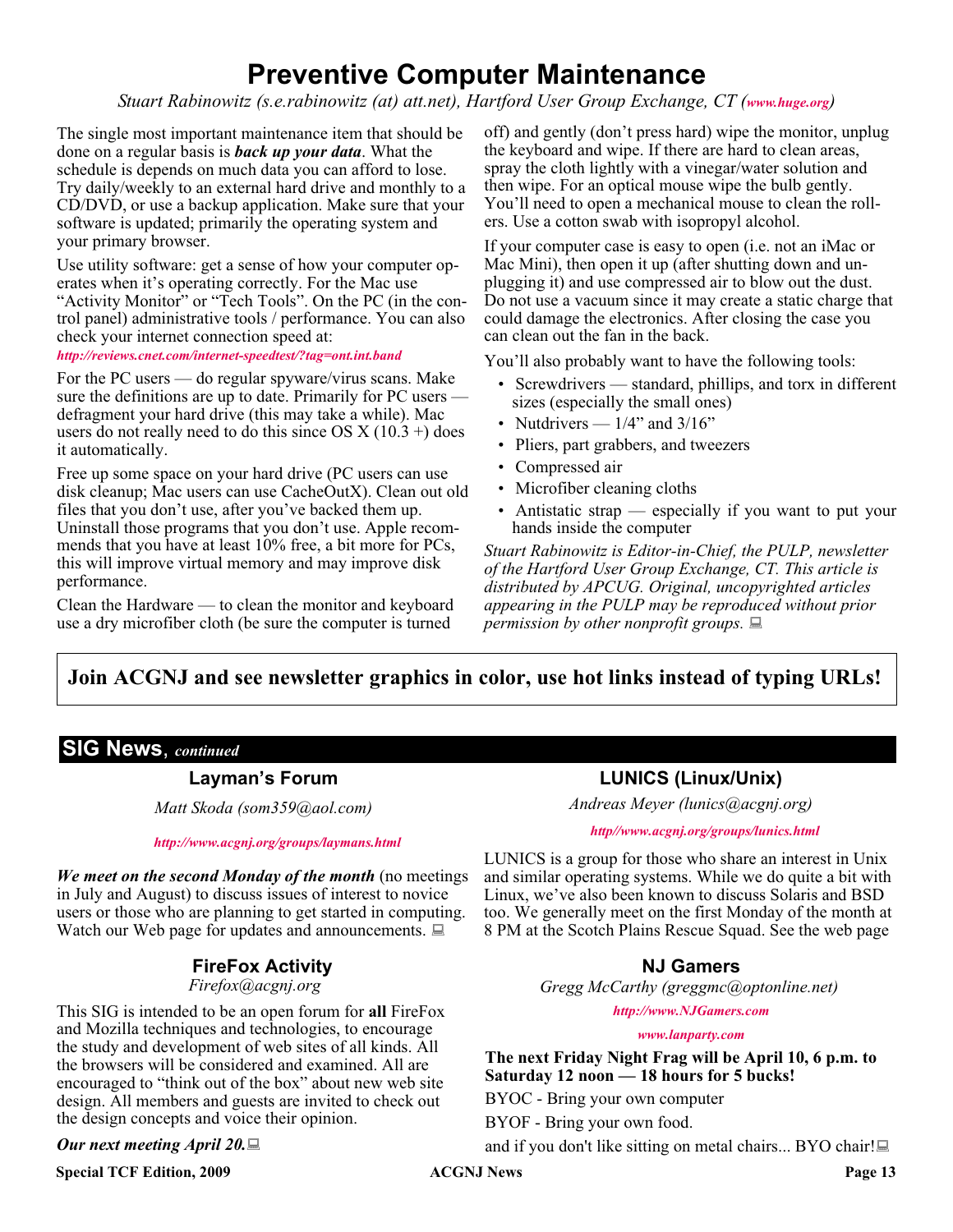# **Guru Corner**

If you need help with any of the technologies listed below, you can call on the person listed. Please be considerate and ca

### **Discount Computer Magazine Price List**

**As described by the DealsGuy**

| ou can call on the person listed. Please be considerate and<br>ll before 10 PM. |                   |              | $1 \, yr$                                                                                                               |         | $2 \text{ yr}$ 3 yr |       |
|---------------------------------------------------------------------------------|-------------------|--------------|-------------------------------------------------------------------------------------------------------------------------|---------|---------------------|-------|
|                                                                                 |                   |              | <b>Computer Games</b>                                                                                                   | \$10.95 | 20.95               | 29.95 |
|                                                                                 | <b>Software</b>   |              | <b>Computer Gaming World</b>                                                                                            | 14.95   | 28.95               | 41.95 |
|                                                                                 |                   |              | Computer Shopper1                                                                                                       | 16.97   | 32.95               | 47.95 |
| <b>HTML</b>                                                                     | Mike Redlich      | 908-246-0410 | Dr. Dobbs Journal                                                                                                       | 15.95   | 30.95               |       |
|                                                                                 | Jo-Anne Head      | 908-769-7385 | Mac Addict                                                                                                              | 10.97   |                     |       |
| ColdFusion                                                                      | Jo-Anne Head      | 908-769-7385 | Mac Home Journal                                                                                                        | 15.97   | 29.97               |       |
|                                                                                 |                   |              | Mac World                                                                                                               | 12.95   |                     |       |
| <b>CSS</b>                                                                      | Frank Warren      | 908-756-1681 | Maximum PC                                                                                                              | 9.95    | 18.95               | 27.95 |
|                                                                                 | Jo-Anne Head      | 908-769-7385 | Microsoft System Journal                                                                                                | 21.95   | 39.95               |       |
| Java                                                                            | Mike Redlich      | 908-246-0410 | PC Gamer                                                                                                                | 12.95   |                     |       |
|                                                                                 |                   |              | PC Magazine (22/44/66 Issues)                                                                                           | 25.97   | 48.95               | 68.95 |
| $C++$                                                                           | Bruce Arnold      | 908-735-7898 | PC World                                                                                                                | 16.95   |                     |       |
|                                                                                 | Mike Redlich      | 908-246-0410 | Wired                                                                                                                   | 6.00    | 12.00               | 17.00 |
| ASP                                                                             | Mike Redlich      | 908-246-0410 | These prices are for new subscriptions and renewals. All<br>orders must be accompanied by a check, cash or Money        |         |                     |       |
| Perl                                                                            | John Raff         | 973-560-9070 | Order. Make payable to Herb Goodman, and mail to:                                                                       |         |                     |       |
|                                                                                 | Frank Warren      | 908-756-1681 | Herb Goodman, 8295 Sunlake Drive, Boca Raton,<br>FL 33496                                                               |         |                     |       |
| XML                                                                             | Mike Redlich      | 908-246-0410 | Telephone: 561-488-4465, e-mail: hgoodman@prod-<br>igy.net                                                              |         |                     |       |
| Genealogy                                                                       | Frank Warren      | 908-756-1681 | Please allow 10 to 12 weeks for your magazines to start.                                                                |         |                     |       |
| Home Automation Frank Warren                                                    |                   | 908-756-1681 | For renewals you must supply an address label from your<br>present subscription to insure the correct start of your re- |         |                     |       |
| <b>Operating Systems</b>                                                        |                   |              | newal. As an extra service I will mail a renewal notice<br>about 4 months prior to their expiration date. I carry more  |         |                     |       |
| Windows 3.1                                                                     | <b>Ted Martin</b> | 732-636-1942 | than 300 titles at excellent prices — email for prices. $\Box$                                                          |         |                     |       |

### **ACGNJ MEMBERSHIP APPLICATION**

Sign up online at http://www.acguj.org/membershipApplication.html and pay dues with PayPal.

|                 |                                          |                                                                                   | Dues |                |                |                                    |
|-----------------|------------------------------------------|-----------------------------------------------------------------------------------|------|----------------|----------------|------------------------------------|
|                 | <b>US/CANADA</b>                         | <b>FAMILY OF MEMBER</b><br>(No Newsletter)                                        |      | <b>FOREIGN</b> | <b>STUDENT</b> | <b>SENIOR CITIZEN</b><br>(Over 65) |
| I Year          | \$25                                     | \$10                                                                              |      | \$55           | \$20           | \$20                               |
| 2 Years         | \$40                                     |                                                                                   |      |                |                |                                    |
| 3 Years         | \$55                                     |                                                                                   |      |                |                | \$45                               |
|                 | Mail this application and your check to: | AMATEUR COMPUTER GROUP OF NEW JERSEY, INC., P.0. BOX 135, SCOTCH PLAINS, NJ 07076 |      |                |                |                                    |
|                 |                                          | ■ New Member Renewal                                                              |      | Address Change |                |                                    |
| First Name      |                                          |                                                                                   |      | Last Name      |                | Phone                              |
| Mailing Address |                                          |                                                                                   |      |                |                | E-Mail                             |

What topics would you like to see covered at club meetings?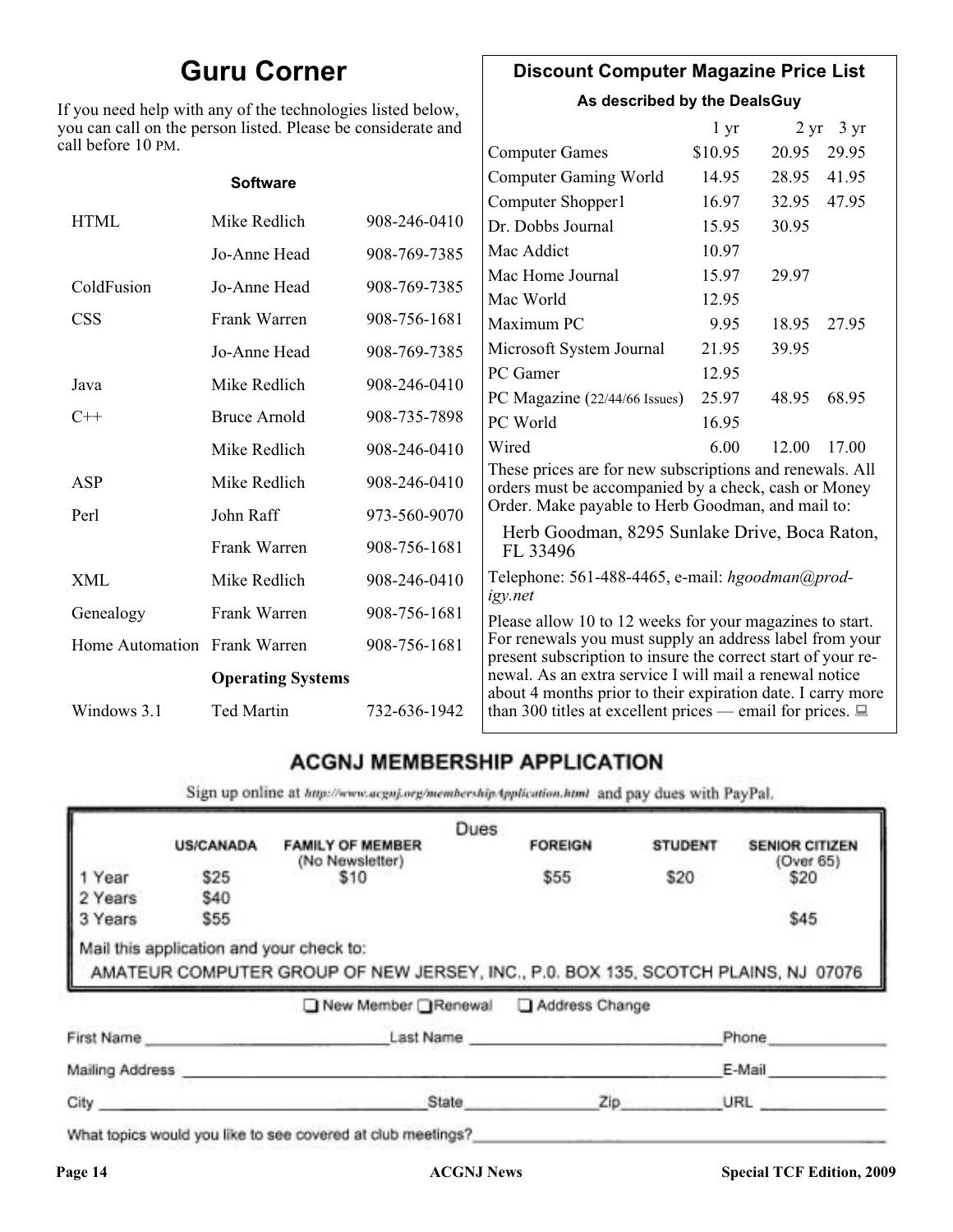| <b>Other Local Computer Groups</b>                                                                                                                                             |                                                                                                                                                           |                                                                                                                                                                      |  |  |
|--------------------------------------------------------------------------------------------------------------------------------------------------------------------------------|-----------------------------------------------------------------------------------------------------------------------------------------------------------|----------------------------------------------------------------------------------------------------------------------------------------------------------------------|--|--|
| <b>Princeton Macintosh User Group:</b> 7:15 pm 2nd<br>Tuesday, Jadwin Hall, A-10, Washington Rd,<br>Princeton, $(609)$ 252-1163, www.pmug-nj.org                               | Linux Users Group in Princeton: 7 pm, 2nd<br>Wednesday, Lawrence Branch Mercer Library,<br>Rt#1 & Darrah Lane, Lawrence NJ<br>http://www.lugip.org        | <b>New York PC:</b> 3rd Thurs, 7 pm, PS 41, 116 W<br>11th St. For info call hotline, (212) 533-NYPC,<br>http://www.nypc.org                                          |  |  |
| <b>Computer Education Society of Philadelphia:</b><br>Meetings & Workshops at Jem Electronics, 6622<br>Castor Ave, Philadelphia PA. www.cesop.org/                             | <b>Brookdale Computer Users Group:</b> 7 pm, 3rd<br>Friday, Brookdale Community College, Bldg<br>MAN Rm 103, Lincroft NJ. (732)-739-9633.<br>www.bcug.com | NJ Macintosh User Group: 8 pm, 3rd Tuesday,<br>Allwood Branch Library, Lyall Rd, Clifton NJ.<br>$(201)$ 893-5274 http://www.njmug.org                                |  |  |
| PC User Group of So. Jersey: 2nd Mon., 7 pm,<br>Trinity Presb. Church, 499 Rt 70 E, Cherry Hill,<br>NJ. L. Horn, (856) 983-5360<br>http://www.pcugsj.org                       | Hunterdon Computer Club: 8:30 am, 3rd Sat,<br>Hunterdon Medical Center, Rt 31, Flemington NJ.<br>www.hunterdoncomputerclub.org. (908)<br>995-4042.        | NY Amateur Computer Group: 2nd Thurs, 7<br>pm, Rm 806 Silver Bldg, NYU, 32 Waverly Pl,<br>NYC http://www.nyacc.org                                                   |  |  |
| Morris Micro Computer Club: 7 pm 2nd Thurs.,<br>Morris County Library, Hanover Ave, Morristown<br>NJ, (973) 267-0871.<br>http://www.morrismicro.com                            | Central Jersey Computer Club: 8 pm, 4th Fri-<br>day, Rm 74, Armstrong Hall, College of NJ. Rich<br>Williams, (609) 466-0909.                              | NJ PC User Group: 2nd Thurs, Monroe Rm at<br>Wyckoff Public Library, 7 pm. Maureen Shannon,<br>$(201)$ 853-7432, www.njpcug.org                                      |  |  |
| <b>Philadelphia Area Computer Society: 3rd Sat, 12</b><br>noon Main Meeting, groups 8 am-3 pm. Upper<br>Moreland Middle School, Hatboro PA. (215)<br>764-6338. www.pacsnet.org | NJ Computer Club: 6:15 pm, 2nd Wednesday ex-<br>cept Jul & Aug, North Branch Reformed Church,<br>203 Rt 28, Bridgewater NJ. http://www.njcc.org           | Princeton PC Users Group: 2nd Monday,<br>Lawrenceville Library, Alt Rt 1 & Darrah Lane,<br>Lawrenceville, Paul Kurivchack (908) 218-0778,<br>http://www.ppcug-nj.org |  |  |

| <b>Classified</b>                                                                                                                                                   | <b>Radio and TV Programs</b>                                                                                                                                          |
|---------------------------------------------------------------------------------------------------------------------------------------------------------------------|-----------------------------------------------------------------------------------------------------------------------------------------------------------------------|
| <b>FREE TO MEMBERS.</b> Use our clas-<br>sified ads to sell off your surplus computer                                                                               | INOUNION AVE<br><b>Computer Radio Show, WBAI</b><br>Amold<br>Glenside Rd<br>99.5 FM, NY, Wed. 8-9 p.m.                                                                |
| stuff. Send copy to Classified, ACGNJ<br>NEWS, P.O. Box 135, Scotch Plains NJ<br>07076 or e-mail to the editor,<br><i>bdegroot@ptd.net.</i> Classified ads are free | The<br><b>Software</b><br>Review,<br>LEXA A3<br>Channel, Saturday<br>Learning<br>$\sqrt{3}$<br>$10-10:30$ p.m.                                                        |
| to members, one per issue. Non-members<br>pay \$10. Send check payable to ACGNJ<br>Inc. with copy. Reasonable length, please.                                       | On Computers, WCTC 1450<br>0.5.22<br>AM, New Brunswick, Sunday<br>Echo<br>Queen<br>1-4 p.m. To ask questions call<br>Diner                                            |
| Member of                                                                                                                                                           | (800) 677-0874.<br>Borlo Ave<br><b>Cantrol Am</b><br><b>PC Talk</b> , Sunday from 8 p.m. to<br><b>Telli</b><br>Veg<br>Scotch Plains<br>10 p.m., 1210 AM Philadelphia. |
| ociation of<br>Personal Computer User Groups                                                                                                                        | Rescue Sound<br><b>Ext1 135</b><br>1800-876-WPEN, Webcast<br>at http://www.pctalkweb.net.<br>$A_{\mathbf{v}_\mu}$                                                     |

#### *<http://www.apcug.net>*

#### **Directions to Meetings at Scotch Plains Rescue Squad, 1916 Bartle Ave., Scotch Plains NJ**

#### **From New York City or Northern New Jersey**

Take Route 1&9 or the Garden State Parkway to US 22 Westbound.

#### **From Southern New Jersey**

Take Parkway north to Exit 135 (Clark). Stay on left of ramp, follow circle under Parkway. Bear right to Central Avenue; follow to Westfield and under RR overpass. Left at light to North Avenue; follow to light in Fanwood. Right on Martine (which becomes Park Ave). Right on Bartle Ave in middle of shopping district.Scotch Plains Rescue Squad (2-story brick) is located on the right. Do not park in the row next to the building — you'll be towed.

#### **From I-78 (either direction)**

Take exit 41 (Scotch Plains); follow signs to US 22. Turn right at light at bottom of hill and use overpass to cross Rt. 22. Follow US 22 Westbound directions.

#### **Special TCF Edition, 2009 ACGNJ News Page 15**

#### **From US 22 Westbound**

Exit at Park Avenue, Scotch Plains after McDonalds on the right, diagonally opposite Scotchwood Diner on the left, immediately before the overpass. After exiting, turn left at the light and use overpass to cross US 22. Bear right at bottom of ramp to continue south on Park Avenue. Turn left at the second light (a staggered intersection). Scotch Plains Rescue Squad (2-story brick) is on the right. Do not park in the row next to the building — you'll be towed. We meet on the second floor, entering by the door at the right front of the building.

#### **From Western New Jersey**

Take US 22 Eastbound to the Park Avenue exit. The exit is about a mile past Terrill Road and immediately past the overpass. Exit onto Park Avenue South and follow the directions above to the Rescue Squad building.